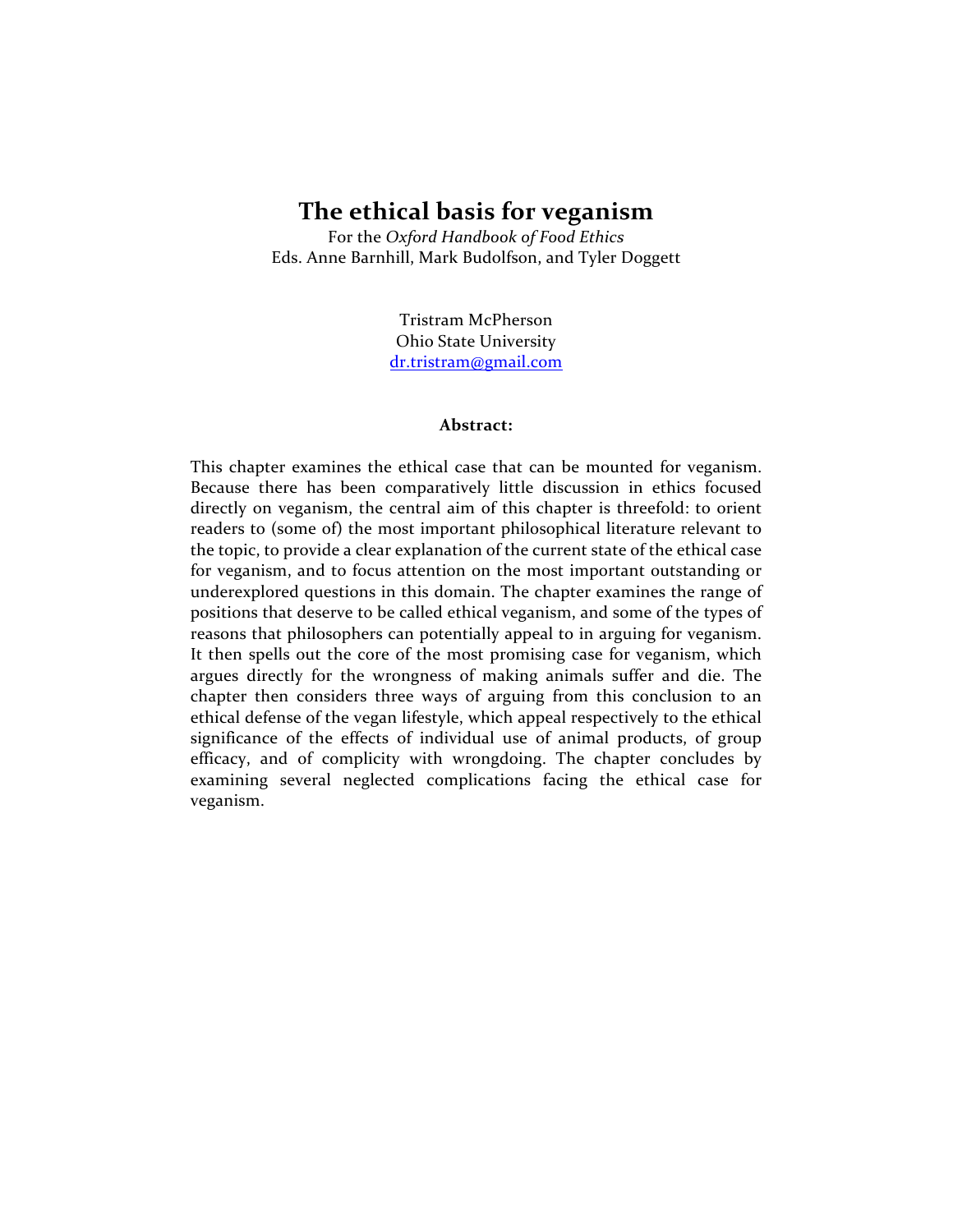## **Introduction**

On one natural gloss, veganism is a pattern of living: roughly, to be vegan is to avoid eating or otherwise using products made from or by animals. At least in our cultural context, few people are likely to just find themselves becoming vegans, in the way that one might find oneself eating too much saturated fat, or possessing an alarming quantity of paisley clothing. Rather, people are likely to become vegan as a result of (more or less explicit) ethical reflection. This chapter examines the ethical case that can be mounted for veganism. While I take the ethical case for veganism to be very promising, my aim in this chapter is not polemical. Because there has been comparatively little discussion in ethics focused directly on veganism, my central hope in this chapter is instead to help foster substantive progress in that discussion. I aim to do this by: (i) orienting readers to (some of) the most important literature relevant to the topic, (ii) providing a clear explanation of the current state of the ethical case for veganism, and (iii) focusing attention on the most important outstanding or underexplored questions in this domain.

I begin by examining and organizing the range of positions that deserve to be called ethical veganism (§1). I then discuss (some of) the range of types of reasons that philosophers can potentially appeal to in making a case for veganism (§2). In my view, the most promising case for veganism begins by arguing directly for the wrongness of making animals suffer and die (§3). There are several important and different potential strategies for connecting this conclusion to the defense of a vegan lifestyle. In §4 I consider three such strategies, which appeal respectively to the ethical significance of the effects of individual use of animal products, of group efficacy, and of complicity with wrongdoing. I conclude by examining several relatively neglected complications facing the ethical case for veganism (§5).

### **1. What is ethical veganism?**

I began above by glossing veganism as a kind of lifestyle: one that rejects the use of products made from or by animals (hereafter: *animal products*). It is worth noting that one might also think of veganism as a *commitment* to this sort of lifestyle: this would permit us to understand someone with such a commitment, who occasionally succumbed to omnivorous temptation, as a *weak-willed vegan*.

*Ethical* veganism is the class of ethical views that ascribe some positive ethical evaluation to that lifestyle. In what follows, I will understand ethical evaluation quite broadly: for example, I will take self-interest to be an ethical consideration. In order to focus on what is distinctive of ethical *veganism*, it is useful to contrast it with two paradigmatically contrasting views. *Ethical vegetarianism* makes a strong distinction between using products made *from*  animals (e.g. meat), and products made *by* animals (e.g. milk), characteristically objecting to use of the former, but not the latter. *Ethical omnivorism* permits the use of some animal products, but restricts the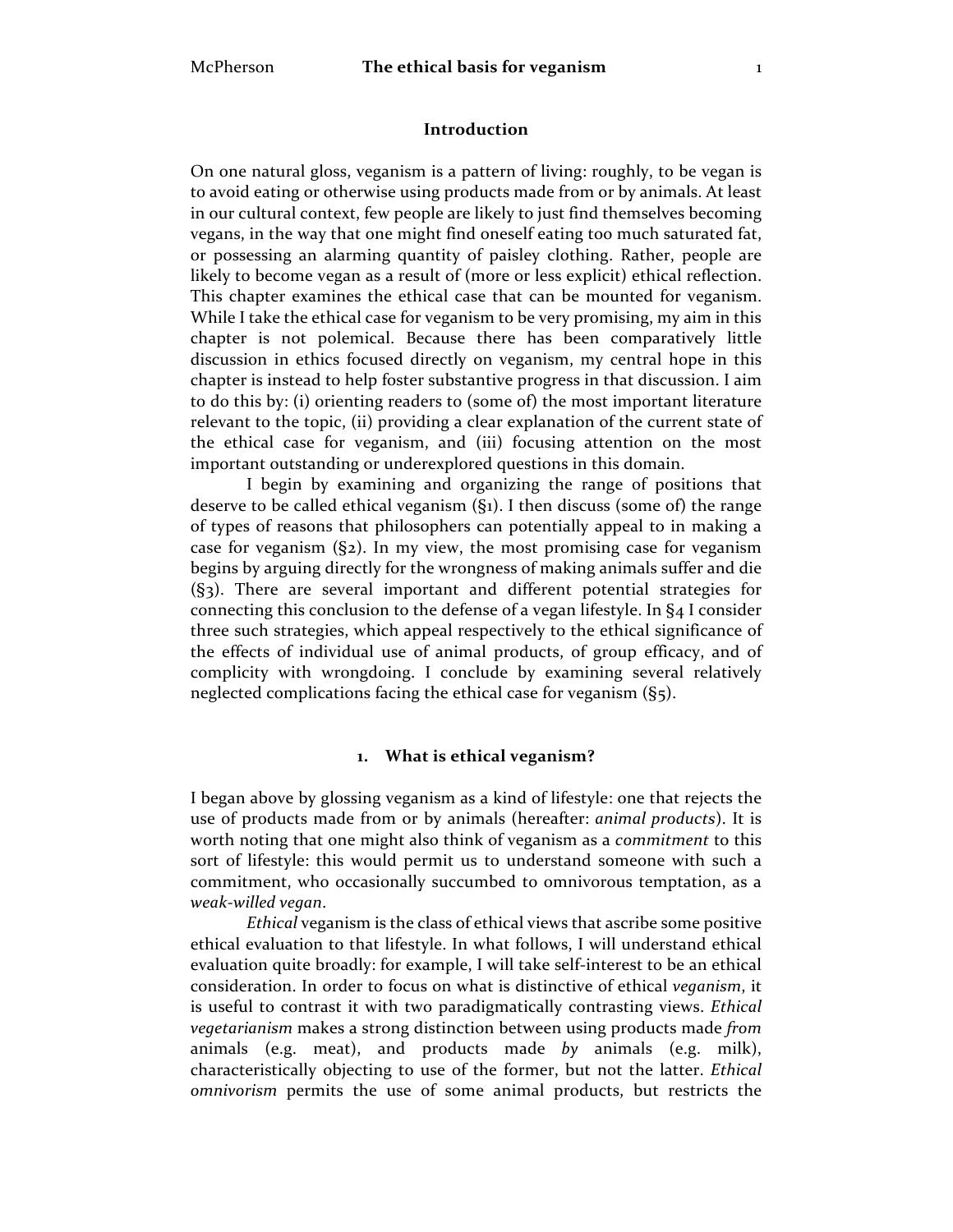acceptable sources of such products, to those that satisfy some ethical criterion.

There are many possible versions of ethical veganism. To begin, it will be useful to consider a very strong version:

**Broad Absolutist Veganism** It is always wrong to use any product made from or by any member of the animal kingdom

Broad Absolutist Veganism contrasts with vegetarianism and omnivorism, but it is also implausible, for several reasons. One reason is its *absolutism*: the claim that it is always wrong to use animal products. This entails that it would be wrong to press a leather button, even if doing so were necessary in order to avert global nuclear war. A second reason is the broad *scope* of this principle across the animal kingdom, which entails that it is wrong to use sponges (members of the animal kingdom which wholly lack a nervous system). The thesis can be modified to avoid each of these problems.

The scope problem is especially potent because many arguments for veganism appeal to properties – such as the ability to suffer – that are not shared by all animals. It is not clear whether there are any ethically significant properties that are shared by all members of the animal kingdom but not by plants.<sup>1</sup> It is thus natural to *restrict* ethical veganism to focus on those animals that have the proposed ethically relevant property or properties. Ethical veganism could also be restricted in other ways: for example, one can imagine a thesis that prohibits dietary consumption of animal products, as opposed to their use more broadly. In what follows, I will in general neglect this latter sort of restriction.

The implausibility that arises from absolutism can be avoided by a *defeasible* form of ethical veganism, which allows that there are circumstances in which using animal products is permissible. A defeasible veganism might suggest that the ethical objection to using animal products can be *outweighed*  by competing ethical considerations. Several philosophers have argued that ethical principles can also be defeasible in another way: by having exceptions in which they do not count at all against a relevant action.<sup>2</sup> For example, one might think that if there is an ethical requirement not to use animal products, it simply does not apply to consuming human breastmilk with the consent of the producer.

Elsewhere<sup>3</sup> I defend a form of restricted and defeasible veganism that I call:

<sup>|&</sup>lt;br>1

<sup>&</sup>lt;sup>1</sup> For a useful discussion of this issue, see Pluhar, "Who Can Be Obligated," 191-3.<br><sup>2</sup> See e.g. Lance and Little, "Where the Laws Are;" McKeever and Ridge, *Principled Ethics*; Robinson, "Moral Holism;" and Väyrynen, "Hedged Moral Principles."

<sup>&</sup>lt;sup>3</sup> McPherson, "Case for Ethical Veganism;" McPherson, "Why I Am a Vegan;" McPherson, "How to Argue."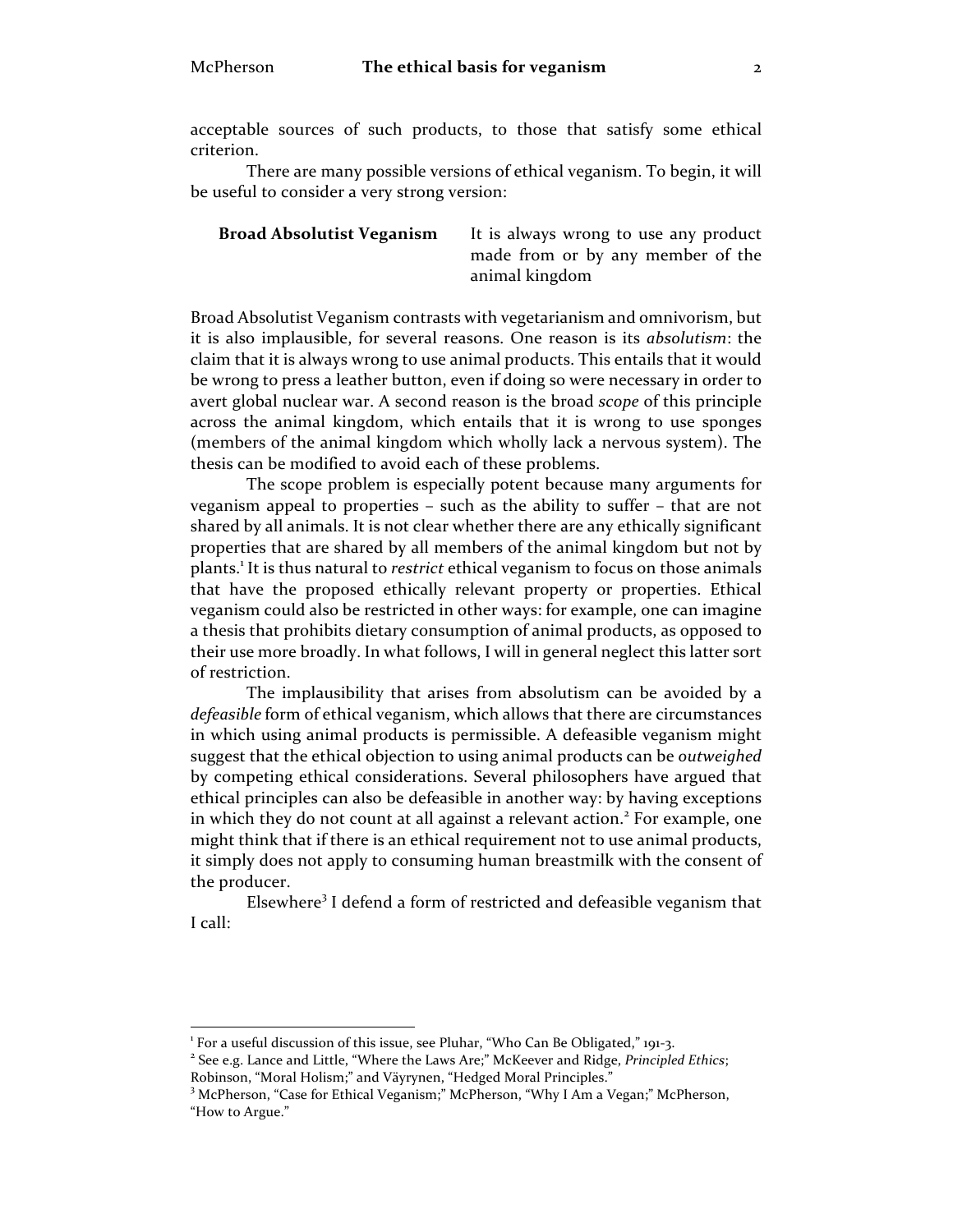**Modest Ethical Veganism** It is typically wrong to use products made from or by a range of animals that include: cats, dogs, cows, pigs, deer, and chickens

This is a defeasible form of veganism, because it explicitly signals that eating animal products is only typically wrong. It is also restricted, governing our use of only some animals. In virtue of these features, Modest Ethical Veganism will be much easier to defend than Broad Absolutist Veganism. However, it is also strong enough to be a recognizably vegan thesis. For example, in typical circumstances it rules out the use of products made from or by the most commonly farmed animals. Weakening the thesis further – for example by prohibiting only the use of great apes, or claiming that using animal products was only occasionally wrong – would arguably result in a thesis too weak to deserve the name veganism.

One could weaken the vegan's thesis in a different way, by replacing the core idea that failure to be vegan is *wrong*. For example, it could be argued that practicing veganism is ordinarily virtuous but *supererogatory*: above and beyond the call of ethical duty.<sup>4</sup> Notice, however, that if combined with the view that vegetarianism or ethical omnivorism is obligatory, it might seem odd to call this view a version of ethical veganism. Alternatively, one could argue that veganism is a required *aspiration*, as opposed to a require *practice*. 5

Another dimension in which ethical theses concerning veganism can vary might be glossed as their *modal fragility*. For example, one can imagine an argument for veganism which claimed that using animal products is *essentially* wrong. This sort of argument would entail that using animal products could not have easily been typically permissible. By contrast, imagine a case for ethical veganism which grounded the requirement to be vegan crucially in putatively unjust FDA policies. The requirement to be vegan would be modally fragile on the second view: using animal products could easily be permissible, on this view, if the FDA were to change its policies. This dimension of the issue is rarely discussed, and I will largely ignore it in what follows.

The principles discussed so far focus on the *use* of animal products. While we have some grip on this notion, a rigorous characterization of veganism would need to make precise which relationships to animals counted as use in the ethically significant sense. However, one might think that however use is understood, characterizing ethical veganism solely in terms of use is objectionably limited: one might claim that the core ethical concerns that mitigate against using animal products should also orient our lives as social and political beings.

One way into the social dimension of this issue begins by noting that when someone knowingly and freely performs an action that we judge to be wrong – especially as a consistent pattern – we typically take it to be appropriate to blame that agent, and to feel various negative emotions towards them. We also typically take it to be appropriate to curtail our

 $^4$  For a related idea, compare Harman, "Eating Meat."  $^5$  See Gruen and Jones "Veganism as an Aspiration."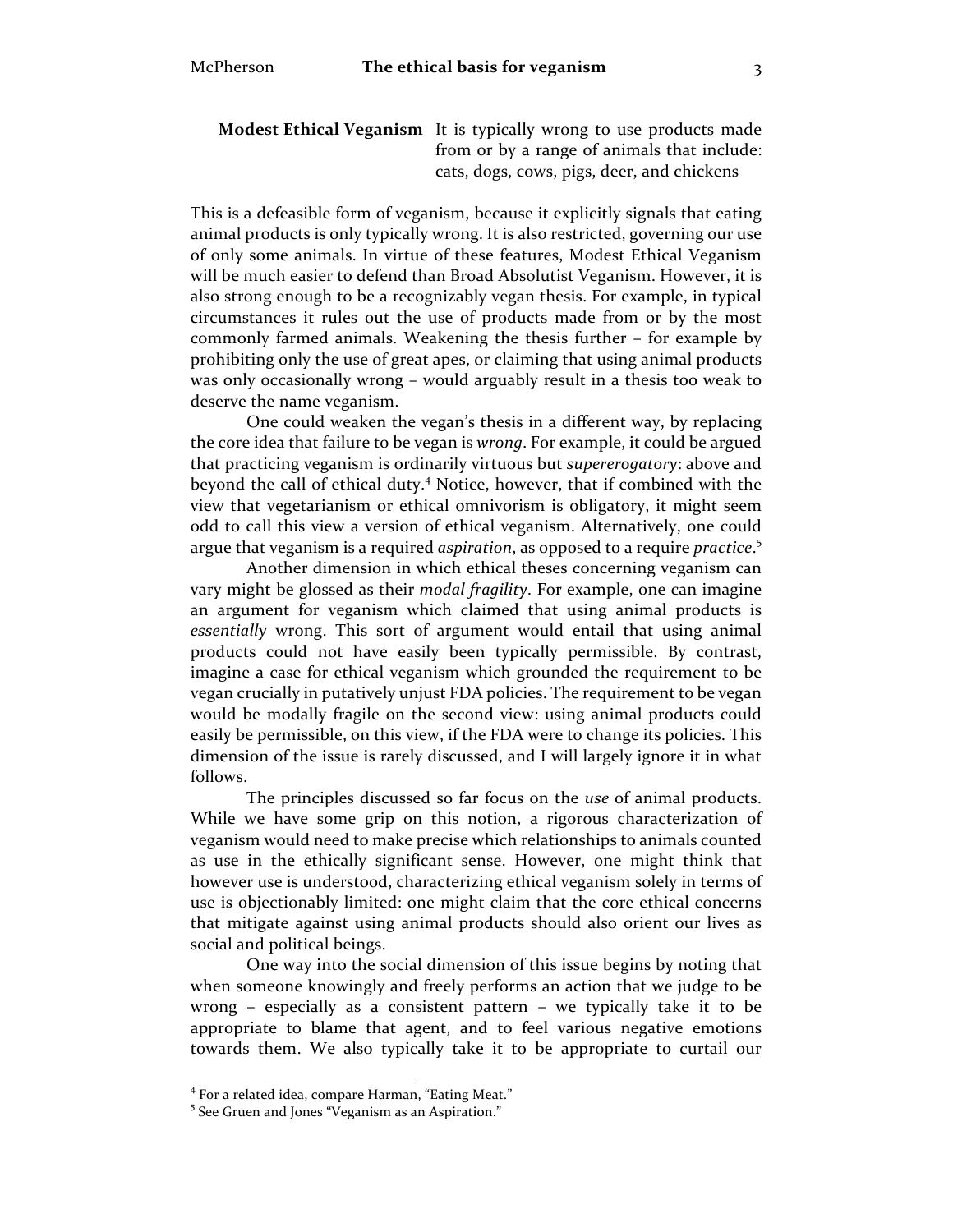### McPherson **The ethical basis for veganism** 4

interactions with such agents in various ways. If eating meat is typically wrong, we might also expect it to be blameworthy. And this raises the question of whether vegans should refuse to be friends with omnivores, or otherwise share their lives with them. $^6$ 

Veganism also raises important questions in political philosophy. Generally, we can ask: should the status of non-human animals be a central dimension by which we evaluate polities? <sup>7</sup> In the context of ideal theory, we can ask: Would the use of non-human animals be absent from, outlawed, or punished in an ideal polity?<sup>8</sup> Or are certain uses of non-human animals examples of ethically objectionable behavior that should nonetheless be tolerated in a well-functioning society characterized by reasonable ethical disagreement? In our non-ideal circumstances, we can ask whether various forms of conventional or radical political action on behalf of animals are required or supererogatory on the basis of the considerations that support veganism.<sup>9</sup>

This section has surveyed a range of dimensions on which variants of ethical veganism might be organized. No one of these views is the obvious candidate to be the privileged characterization of ethical veganism. Because of this, keeping the range of possible variants of the view in mind is important: some of the issues raised by differences between these views are badly in need of careful exploration. Further, these views vary widely in plausibility, and very different sorts of arguments would be required to support or rebut them.

## **2. Arguing for veganism: resources**

One might argue for veganism in a wide variety of ways. In order to orient the reader, I begin by sketching a rough taxonomy of the sorts of reasons that a vegan might appeal to.

#### *Self-interested reasons*

Adopting a vegan lifestyle can potentially impose significant burdens on an individual, ranging from inconvenience, to being cut off from valuable traditions, to the risk of ostracism or malnutrition. Nonetheless, it is possible to mount a prudential case that many of us should adopt a vegan diet. The core reason is this: the overwhelming majority of North Americans have diets that are unhealthy in large part because they involve eating too many calories and too much saturated fat, and too few vegetables and whole grains.<sup>10</sup> One reason to choose a vegan diet is that it will tend to be a much healthier alternative to this *status quo*. Of course, one can be an unhealthy vegan. However, many of the most problematic foods in the North American diet are ruled out by veganism.

 $^6$  For a vivid depiction of some<br>one struggling with this question, see Coetzee, Lives of Animals.<br>  $^7$  Nussbaum, Frontiers of Justice, 325-407; Plunkett, "Methodology of Political Philosophy."<br>  $^8$  Zamir, "Veganism,"

*Zoopolis;* Michaelson, "Accommodator's Dilemma;" Rowlands*, Animals Like Us*, Ch. 10. <sup>10</sup> E.g. Walker et. al., "Public Health Implications."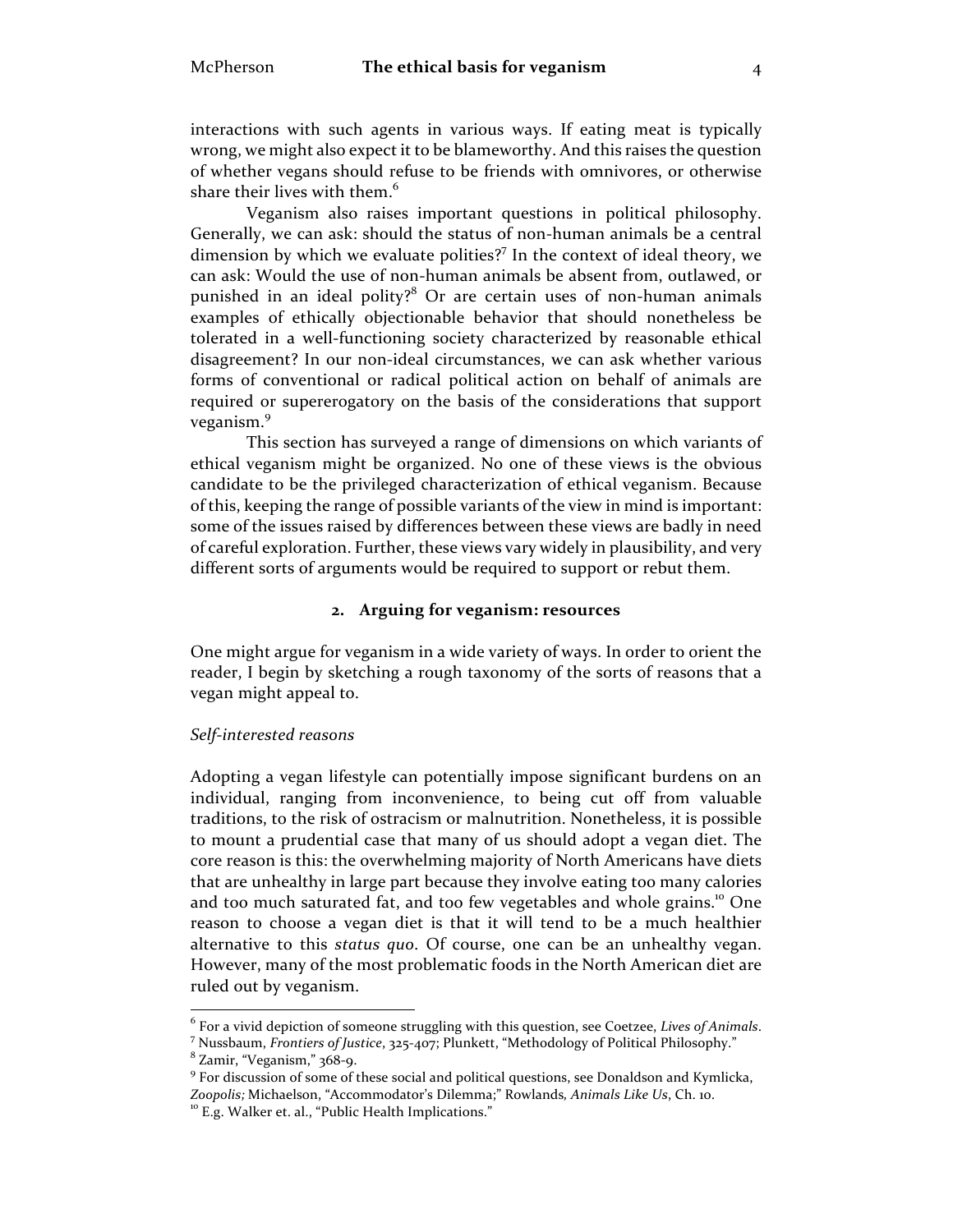This way of supporting veganism appears to face three limitations. First, it at best supports adopting a vegan *diet*. It does nothing to rule out nondietary uses of animal products. Wearing a leather jacket is not going to clog anyone's arteries. Second, it is most clearly a case for preferring a vegan diet to currently typical diets. It is not obviously a case for preferring a vegan diet over (for example) a largely plant-based diet that includes modest amounts of lean meat. This issue is controversial. For example, Campbell Campbell claim that the nutritional evidence provides some support for completely eliminating animal products from one's diet.<sup>11</sup> However, even Campbell and Campbell grant that they have a very modest case for the superiority of eliminating consumption of animal products entirely, as opposed to substantially limiting it.

The significance of this issue likely depends in part on one's capacity for self-control. For some people, the case for going vegan on health grounds, rather than attempting a healthy omnivorous diet, may be analogous to the alcoholic's reasons to quit 'cold turkey' rather than attempting to drink moderately. For others, however, a healthy omnivorous diet, like moderate drinking, may be easily implemented. And others may even find that making infrequent exceptions is crucial to maintaining their motivation to remain vegan the rest of the time.<sup>12</sup>

Third, it is likely that even if these sorts of prudential considerations can provide reasons to become a vegan, they cannot support the deontic claim that eating animal products is wrong. Compare: most of us have good reasons to get more exercise, but it is implausible that we act wrongly when we fail to do so. 13

#### *Environmental reasons*

Another important way of arguing for veganism appeals to the environmental consequences of animal agriculture. This sort of argument could be developed anthropocentrically, focusing on environmental consequences that affect human beings generally. Or it could appeal to the intrinsic ethical significance of (e.g.) species or ecosystems. The starting point for such arguments is the idea that the vegan lifestyle and diet makes fewer demands upon our shared environmental resources than the typical North American diet. Consider three points. First, it typically takes far more arable land and water to produce grain to feed to non-human animals to produce a calorie of meat than it does to produce a calorie of plant-based food. Animal agriculture thus puts pressure on increasingly scarce and vulnerable cropland and water resources. Second, economic pressures on animal agriculture has led to increasingly industrialized farming practices. This has increased the amount of environmentally toxic byproducts generated by farming, which in turn further

<sup>&</sup>lt;sup>11</sup> Campbell and Campbell, *China Study*, 242.<br><sup>12</sup> Singer and Mason, *The Way We Eat*, 282-3.<br><sup>13</sup> However, for an argument that human health-based considerations can play an important role in utilitarian arguments for vegetarianism, see Garrett, "Utilitarianism, Vegetarianism, and Human Health."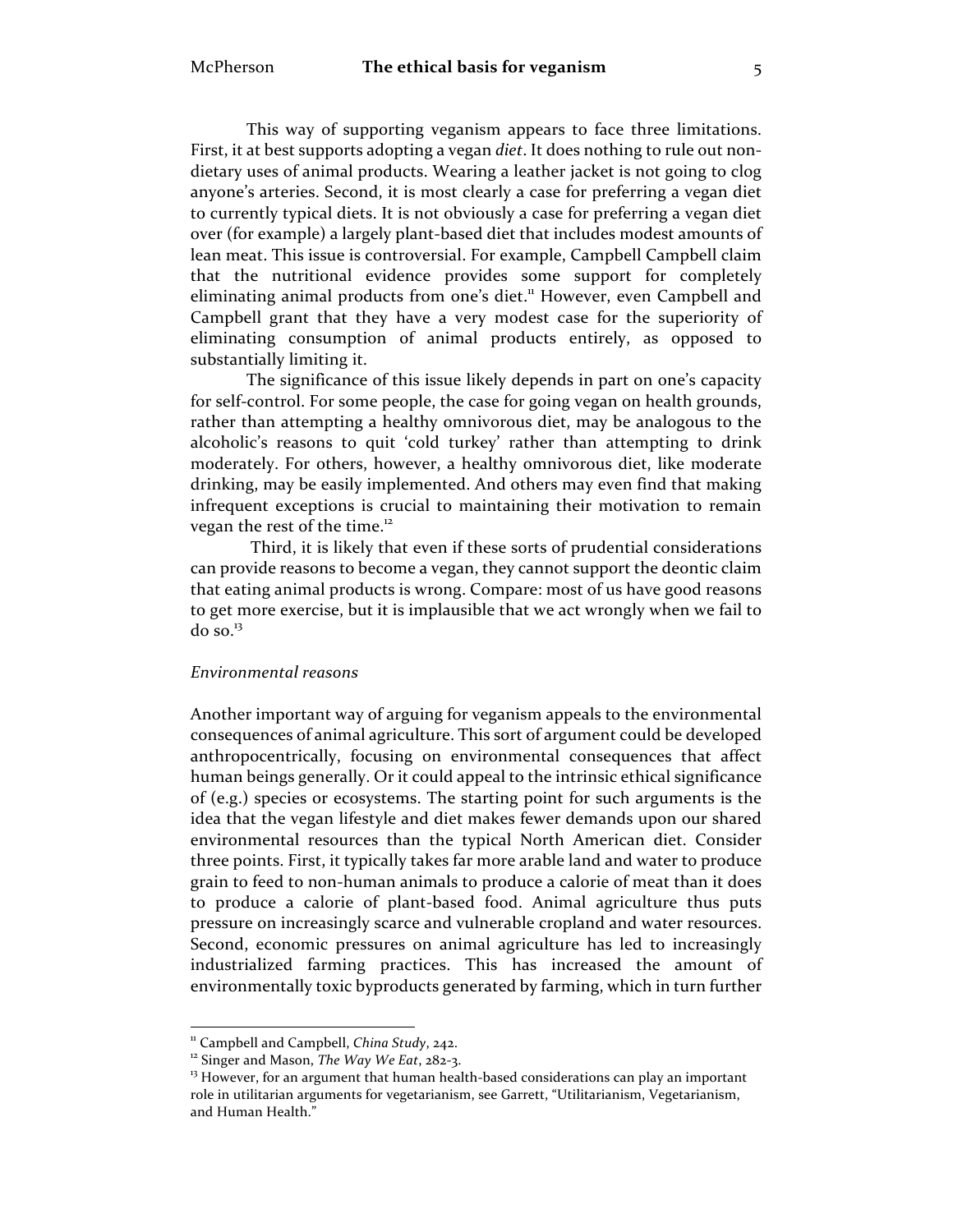damages land and water systems.<sup>14</sup> Of course, these dynamics apply to the production of vegan foods as well. This consideration thus supports a vegan diet only in conjunction with the first point. Third, animal agriculture is a significant contributor to global warming, which is arguably the most dramatic environmental threat we now face.<sup>15</sup>

These environmental considerations support a slightly broader conclusion than the self-interested reasons.<sup>16</sup> For example, if the environmental cost of animal agriculture gives us reasons to stop eating animal products, it also gives us reasons to avoid using animal products in other ways.

A central complication facing such environmentally-based arguments, however, is that it is implausible that all animal agriculture is environmentally damaging. For example, farm animal manure can increase the agricultural productivity of farmland without the use of industrially-produced fertilizers, and animals can forage on land that is not otherwise agriculturally productive. Considerations like these could be used to argue that there is a non-zero level of animal agriculture that is optimal (at least from the point of view of overall human well-being). <sup>17</sup> This suggests several complications for an environmental case for veganism. This is especially true if the relevant foil is a lifestyle that significantly reduces, but does not eliminate, the use of animal products, or one which focuses on supporting farms that use animal products in environmentally friendlier ways.

#### *Religious reasons*

Religious traditions provide ethical guidance for many people. It is possible to develop arguments for veganism that appeal to the distinctive ethical resources of certain religious traditions. The most straightforward way of making such arguments would appeal directly to religious prescriptions. For example, Jainism and some variants of Buddhism enjoin some version of vegetarianism. In most cases, however, religiously-based arguments for veganism will have to address significant arguments against ethical veganism from within their religious tradition, and will not have such direct doctrinal support. Here, the metaphysical principles of a religion can be relevant: for example, the Buddhist doctrine of transmigration entails that humans and animals all have souls, and indeed that many animals were humans in past lives.<sup>18</sup> This metaphysical thesis makes the case for ethical similarity between

<sup>&</sup>lt;sup>14</sup> Walker et. al., "Public Health Implications."<br><sup>15</sup> Estimates of the climate impact of animal agriculture range wildly, from between a twentieth and a half of all anthropogenic greenhouse gas emissions. See Goodland and Anhang, "Livestock and Climate Change;" Fairlie, *Benign Extravagance*, ch. 13; and Food and Agriculture Organization of the United Nations, "Role of Livestock" for competing estimates of the climate effects of animal agriculture. Assessing which of these competing estimates is relevant for ethical purposes requires complex empirical and ethical argument.

<sup>&</sup>lt;sup>16</sup> For a case for vegetarianism that appeals centrally to such considerations, see Fox, "Vegetarianism and Planetary Health."

<sup>&</sup>lt;sup>17</sup> See Fairlie, *Benign Extravagance*, ch. 4 for defense of this idea; Wenz, "Ecological Argument" is an environmentally-based argument for vegetarianism that is concessive on this front.  $^{18}$  Goodman, "Indian and Tibetan Buddhism," sec. 5.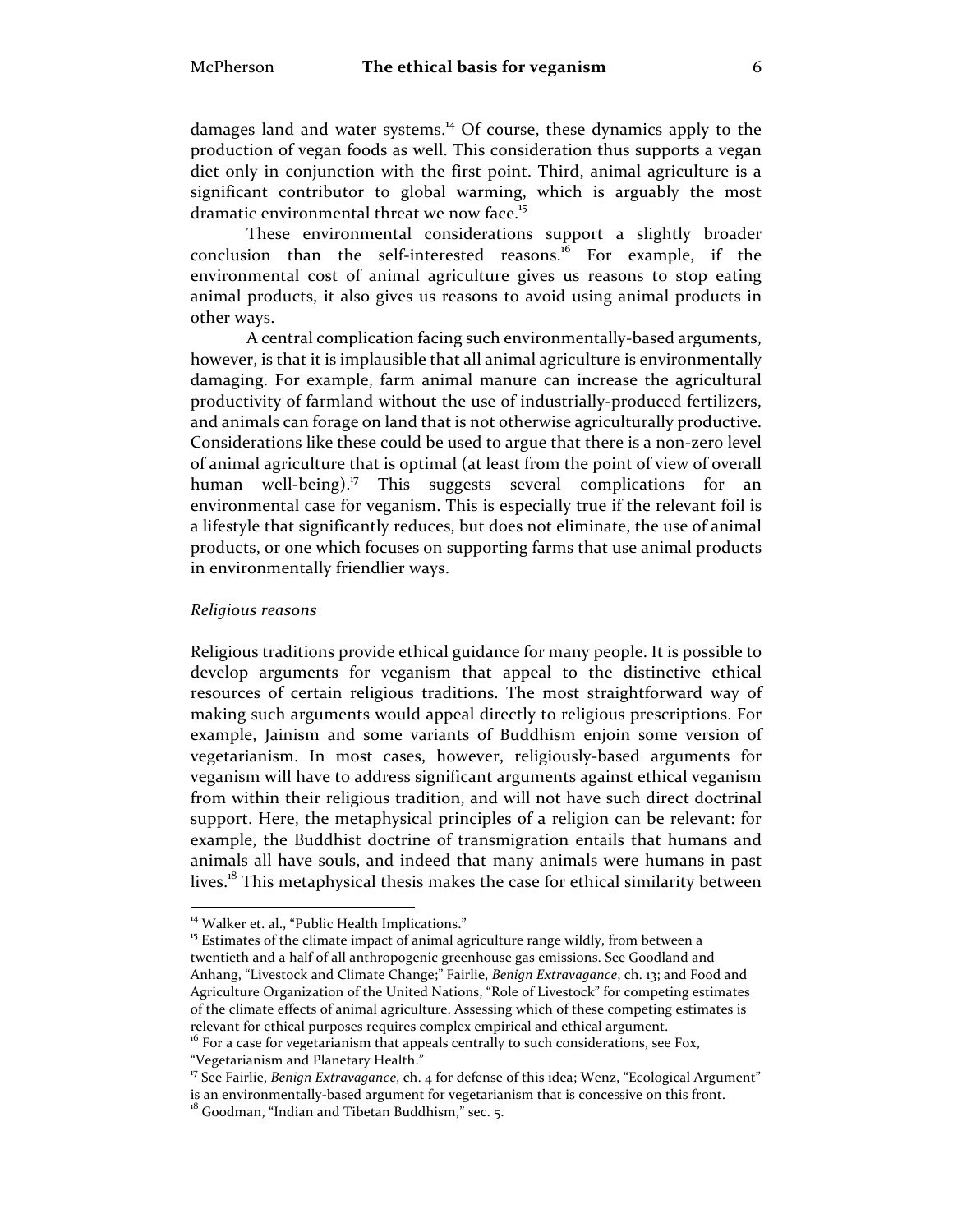humans and animals easier to argue for, compared to views on which humans are distinctive among animals in having souls.<sup>19</sup> The Christian tradition is similar in this respect. Would-be ethical vegans have an uphill battle against explicit biblical discussion of food. But they can also appeal to the ethical significance of certain ethical precepts that are widely accepted within the Christian tradition. For example, one might seek to make a case for ethical veganism that appealed centrally to the ethical importance of reverence, mercy, or stewardship.<sup>20</sup> This of course only scratches the surface of potential avenues for religiously-based arguments in food ethics.<sup>21</sup>

## *Animal-focused arguments*

Each of the classes of considerations just briefly sketched is potentially important. And each might be developed to make a case that we have reasons to move in the direction of a vegan lifestyle. However, they leave out what I take to be the most significant reasons to become vegan: reasons that focus on non-human animals themselves, rather than focusing on human interests, considered either individually or collectively. The range of relevant animalfocused arguments in the literature is vast, $22$  and I will not do it justice.

# *Theoretical commitment and naïveté*

One central division among arguments in animal ethics is whether the author presupposes a systematic normative ethical theory, or hopes to proceed without one. Approaches which begin from commitment to a systematic normative ethics are legion. For example, there are discussions of animal ethics that are embedded within utilitarian, Kantian, virtue theoretic, and various contractarian and contractualist theoretical structures.<sup>23</sup>

One influential and powerful example of the theoretically committed approach is Tom Regan's case for animal rights.<sup>24</sup> Regan argues that individuals possess various moral rights, which directly reflect the inherent moral worth of those individuals. By proposing to ground rights directly in moral worth, Regan raises a pressing question. On any plausible view of rights,

<sup>&</sup>lt;sup>19</sup> Harvey, *Buddhist Ethics*, 156; 163.<br><sup>20</sup> Cf. Linzey, *Animal Theology*; Halteman, *Compassionate Eating*.<br><sup>21</sup> For a useful discussion, see Doggett and Halteman, "Food Ethics and Religion."<br><sup>22</sup> For a useful but inc

 $^{23}$  For an explicit discussion of utilitarianism and vegetarianism, see Singer, "Utilitarianism and Vegetarianism." Many other important discussions make the most sense if we presuppose the utilitarian framework that their authors accept, although they do not explicitly presuppose utilitarianism; see Singer, *Animal Liberation*; Norcross, "Puppies, Pigs, and People;" and S. Rachels, "Vegetarianism." For Kantianism, see for example Wood, "Kant on Duties;" Korsgaard, "Fellow Creatures;" and Calhoun, "But What About the Animals?" For virtue theory, see Hursthouse, "Applying Virtue Ethics." For various contract approaches, see Baxter, *People or Penguins*; Rowlands, *Animals Like Us*, ch. 3; and Talbert, "Contractualism and Our Duties."

<sup>24</sup> Regan, *Case for Animal Rights*. The exegesis in this paragraph largely follows that in McPherson, "Moorean Defense?"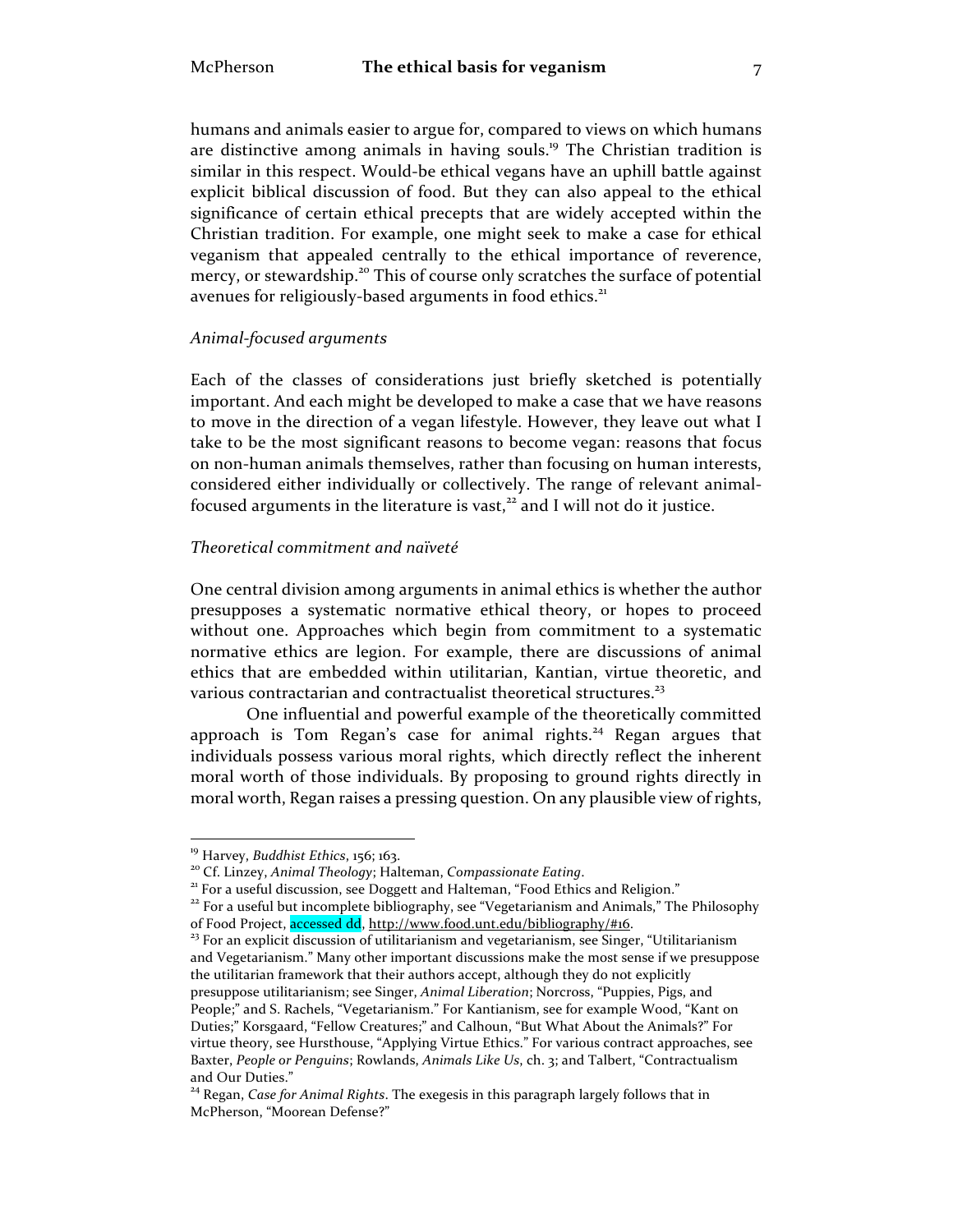some things (e.g. you and I) possess moral rights (and hence inherent moral worth), while others (e.g. a shard of broken plastic) do not. What explains the difference? Regan argues that many initially plausible answers to this question are indefensible. For example, consider the idea that inherent moral worth requires capacities for ethical agency or sophisticated rational thought. This would entail that non-human animals lack rights. However, it would also entail that many humans – for example young children and severely mentally handicapped adults – lack rights. And this is implausible. Or consider the idea that having moral worth requires being a member of the species *homo sapiens*. This avoids the problems facing the rational capacity idea, but it looks like an attempt to explain a fundamental ethical property by appeal to something ethically irrelevant. To see this, imagine that we discovered an alien species with capacities to think, feel, love, and act that are very like our own. Mere difference in their genetic code surely cannot deprive them of rights. According to Regan, the only defensible alternative is that a sufficient criterion for having intrinsic worth is being the experiencing subject of a life.<sup>25</sup> Since many of the animals that humans eat and otherwise use are experiencing subjects of lives, Regan concludes that these animals have moral rights that are just as strong as ours.<sup>26</sup> Just as farming humans would violate our rights, so, on this view, animal agriculture violate the rights of non-human animals.

Arguments like Regan's make an important contribution to the ethical evaluation of veganism. At the very least, such arguments can help us to better understand some of the implications of promising systematic views in ethics. However, the strategy of appealing to a systematic ethical theory faces at least two significant limitations. The first is that there is an ongoing fierce and reasonable dispute between proponents of various systematic options to normative ethics. The second limitation – obscured by my breezy exposition of Regan's view – is that each of the central organizing ideas in systematic normative ethics can be implemented in many ways. The forest of structural options is perhaps most familiar from discussions of consequentialism, but the issue generalizes.<sup>27</sup> Together, these points may limit how confident we can reasonably be in any systematic ethical theory determinate enough to guide our thinking about veganism.

The alternative to such approaches is to offer a theoretically naïve argument for veganism. On this approach, one appeals to intuitively compelling judgments about clear cases, and seeks to construct local ethical principles capable of explaining the truth of those judgments, without appeal to systematic normative theory.<sup>28</sup> Even for philosophers committed to a systematic normative theory, exploring the issue from a theoretically naïve

<sup>&</sup>lt;sup>25</sup> Regan, *Case for Animal Rights*, §7.5.<br><sup>26</sup> Certain elements of Regan's total view complicate this conclusion. See Pluhar, "Who Can Be Obligated," 193-7.

 $^{27}$  For a superb introduction to many of the choice points facing some of the major approaches to systematic normative ethics, see Kagan, Normative Ethics.

<sup>&</sup>lt;sup>28</sup> This approach to animal ethics is widespread; two exemplary instances are J. Rachels,

<sup>&</sup>quot;Moral Argument" and DeGrazia, "Moral Vegetarianism;" I take this approach in McPherson, "Why I am a Vegan."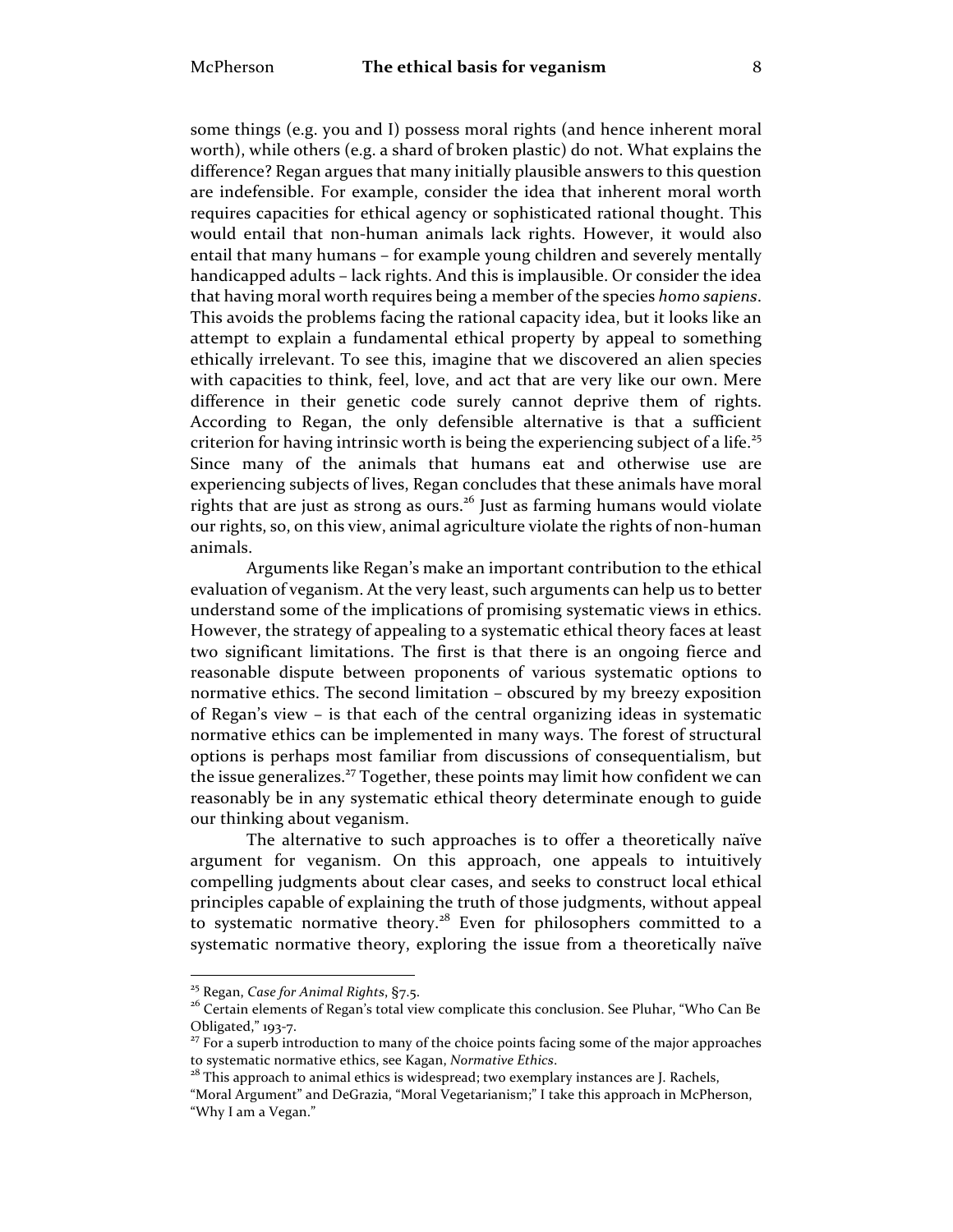perspective may be illuminating, as it may may help to illuminate issues that will make a given theoretically-committed approach more or less plausible or dialectically compelling.

#### **3. The Naïve Argument from Suffering**

Jeremy Bentham famously said of animals that: "the question is not, Can they *reason*? nor, Can they *talk*? but, Can they *suffer*?"<sup>29</sup> The line of argument for ethical veganism that I find most plausible begins from this question, answering that – at least for a wide range of animals – the answer is: *yes, they can suffer*. 30

The first virtue of this approach is that it seems evident to almost everyone that many non-human animals can suffer. There are many phenomena that might be grouped together under the heading 'suffering'. Two examples of what I have in mind are intense pain, such as a piglet experiences when castrated without anesthetic, and intense distress, such as a cow or a sow experiences when separated from her young.

The second virtue of the approach is that the following ethical principle appears hard to reasonably resist:

**Suffering** Other things being equal, it is wrong to cause suffering

The plausibility of Suffering can be brought out in several ways.<sup>31</sup> First it seems true when restricted to humans. So to claim that it is not wrong to cause suffering to animals may seem like a case of ethically objectionable speciesism. Second, many cases of causing suffering to non-human animals seem obviously wrong. For example, it would be wrong to catch a stray rabbit, take it home, and torture it with electric shocks. Third, in many cases like this one, the wrongness of the action seems directly *explained* by the fact that it is a case of causing suffering to an animal. Fourth, Suffering is modest, in at least two respects. First, Suffering is a defeasible principle, so it does not imply that causing suffering to non-human animals is always wrong. Second, Suffering does not imply parity between the moral significance of human and nonhuman suffering. It is compatible with there being many reasons why it is typically wrong to cause suffering to an adult human being that do not apply to non-human animals. (For example, causing an adult human to suffer may express disrespect for their autonomy.)

Most arguments for veganism (especially those which seek less modally fragile conclusions) will defend a further principle prohibiting the killing of animals, such as:

<sup>&</sup>lt;sup>29</sup> Bentham, *Works*, XVII.IV n. 1 (emphasis original).<br><sup>30</sup> For an argument against beginning the case for ethical vegetarianism by appeal to this sort of idea, see Diamond, "Eating Meat." Diamond suggests that such arguments are too abstract and disconnected from the texture of our lived relationships with animals to form apt bases for ethical arguments.<br><sup>31</sup> For one way of developing these points, see McPherson, "Why I am a Vegan."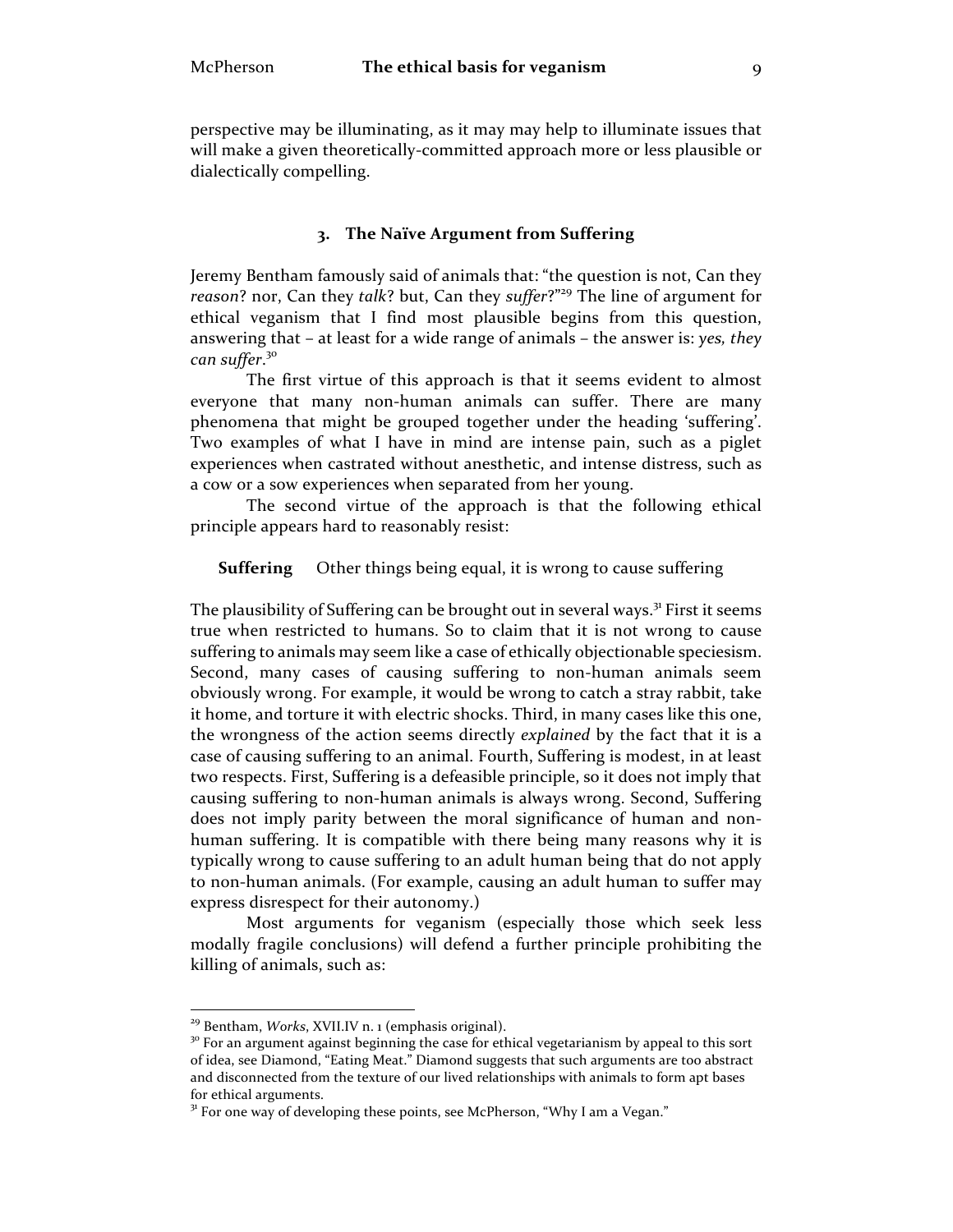**Killing** Other things being equal, it is wrong to kill an animal

This principle, however, is not as immediately intuitive as Suffering. The intuitive contrast is well-expressed by Michael Tooley:

it seems plausible to say it is worse to kill an adult human being than it is to torture him for an hour. In contrast, it seems to me that while it is not seriously wrong to kill a newborn kitten, it is seriously wrong to torture one for an hour.<sup>32</sup>

Tooley's wording is careful here: his claim is cast in terms of what 'seems plausible' about 'serious wrongness'. We can helpfully distinguish two ways of making the suggested ethical claim more precise. *Weak Asymmetry* is the view that, other things being equal, causing substantial suffering to an animal is *more seriously wrong* than killing that animal. *Strong Asymmetry* is the view that other things being equal it is wrong to cause animals to suffer, and not wrong to kill them.

Strong Asymmetry has sometimes been endorsed.<sup>33</sup> However, I suspect that its appeal does not survive reflection. In evaluating Strong Asymmetry, it is crucial to screen off cases in which other relevant things may not be equal. For example, there are many ordinary cases of killing animals for (at least arguably) ethically legitimate reasons. Think, for example, of overburdened animal shelters euthanizing some of their wards, or of culling a deer population to a level that its food sources can support. By contrast, there are very few ordinary cases in which there are good ethical reasons to torture an animal. These facts can potentially mislead us when we consider principles like this one; we may unconsciously 'fill in' extraneous assumptions about the motives or character of the agents involved, and these assumptions may then guide our judgments about the cases.<sup>34</sup> In light of this point, consider a case that is as similar as possible to the rabbit-torture case (discussed above). Suppose that someone catches a healthy stray kitten, takes it home, and then kills it by adding a fast-acting and painless poison to its meal. This seems clearly wrong, which casts substantial doubt on Strong Asymmetry.

What about Weak Asymmetry? Here again, it is important to screen off distracting assumptions about the agent's motivations. So consider a case where we screen off these distractions. Suppose that you are given a terrible choice at gunpoint: kill this kitten with a painless drug, or torture it for an hour. Suppose further that you somehow know that if you torture the kitten, it will go on to live a long and happy cat life. It would certainly be *easier* for a decent person to kill the kitten than to make herself torture the kitten. But it is hard to see why torturing is not the ethically better of two awful options. After all, it seems plausible that torturing the kitten in this case would be better overall for the kitten. Focusing only on the kitten's welfare, this case is not much different from that of someone administering a painful lifesaving

<sup>&</sup>lt;sup>32</sup> Tooley, "Abortion and Infanticide," 40.<br><sup>33</sup> E.g. by Pollan, *Omnivore's Dilemma*, ch. 17.<br><sup>34</sup> This is inspired by the analogous point about our judgments about killing and letting die in

J. Rachels, "Active and Passive Euthanasia."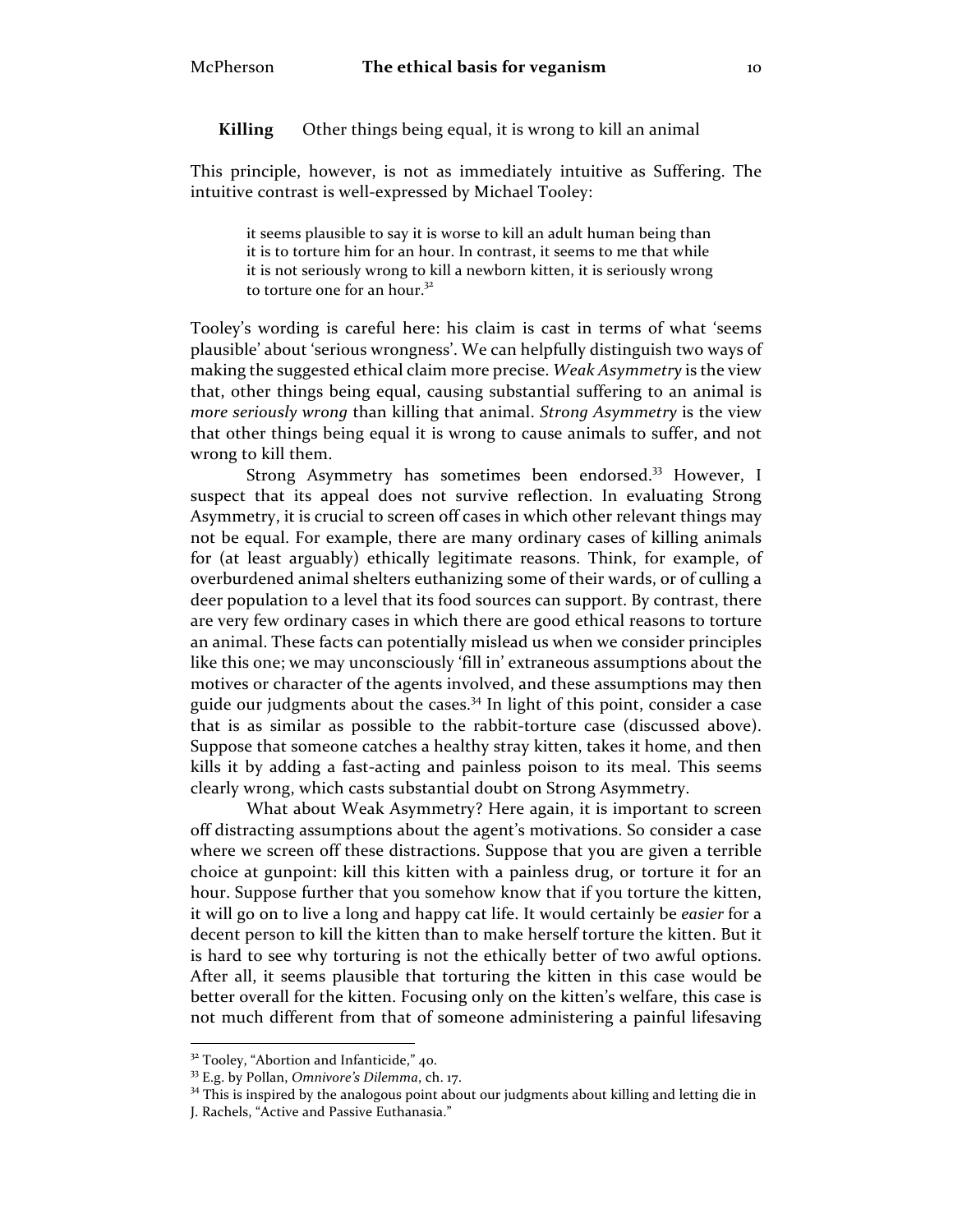medical treatment to an animal, which seems obviously okay, if doing so is the only way to allow the animal to have a long and flourishing life. In light of points like these, it is not surprising that several philosophers have argued against Tooley-style asymmetry claims.<sup>35</sup>

It is worth emphasizing that rejecting Weak Asymmetry is compatible with granting that killing humans is ordinarily much more seriously wrong than killing non-human animals. The best explanation of why torturing the kitten is ethically preferable to killing it adverts to something like the ethical significance of well-being or of the value of an entity's future.<sup>36</sup> Such considerations are surely important in thinking about killing humans.<sup>37</sup> If human lives are typically far richer than non-human animal lives, an account of the wrongness of killing that appealed to the value of futures would partially explain why it is ordinarily worse to kill humans. Further, in many cases of killing humans other considerations – especially considerations grounded in the agent's autonomy – may also be significant, or even paramount. For example, consider a version of the gunpoint dilemma offered above, with a human victim. Here – as Tooley's quote suggests – torturing would ordinarily seem like the lesser evil. But now suppose that the victim requests – on the basis of substantively reasonable and reflectively stable values – that you kill him rather than torture him. In this case respecting his autonomous preference may be ethically more important than maximizing his net expected welfare.

One might object to the line of argument proposed in this section by arguing that the ethical asymmetry between humans and non-human animals runs deeper than I have granted thus far. The most familiar way to develop this objection would appeal to the explanatory role of *moral status*. For example, it might be claimed that the core explanation of why it is wrong to make a human suffer needs to appeal to humans' distinctive moral status as well as what human suffering is like.Animals, it might be insisted, lack moral status (or have some sort of second-class moral status), and so the badness of their suffering cannot render wrongful an action that makes them suffer.

This objection should be rejected. $3^8$  To begin, notice that the objection threatens to deprive us of the most natural explanation of the wrongness of torturing non-human animals. A theoretical argument would need to be extremely powerful to warrant this. But the idea that animals lack moral status is most plausible if we understand moral status as the bundle of ethical powers and protections characteristically possessed by adult humans (in a helpful introduction to moral status, Jaworska and Tannenbaum call this 'full moral status').<sup>39</sup> A two-year-old child lacks full moral status: she has no right to selfgovernment, for example, or political participation. But I still owe it directly

 <sup>35</sup> Compare McMahan, "Eating Animals;" DeGrazia, "Moral Vegetarianism," 160-4; Harman,

<sup>&</sup>quot;Moral Significance of Animal Pain;" Norcross, "Significance of Death;" and McPherson, "Why I am a Vegan"<br><sup>36</sup> In the sense relevant in Nagel, "Death" and Marquis, "Abortion is Immoral."<br><sup>37</sup> Compare Lippert-Rasmussen, "Two Puzzles."

<sup>&</sup>lt;sup>38</sup> For related skepticism about the usefulness of 'moral status' talk, see Zamir, *Ethics and the Beast*, ch. 2.

<sup>&</sup>lt;sup>39</sup> Jaworska and Tannenbaum, "Grounds of Moral Status."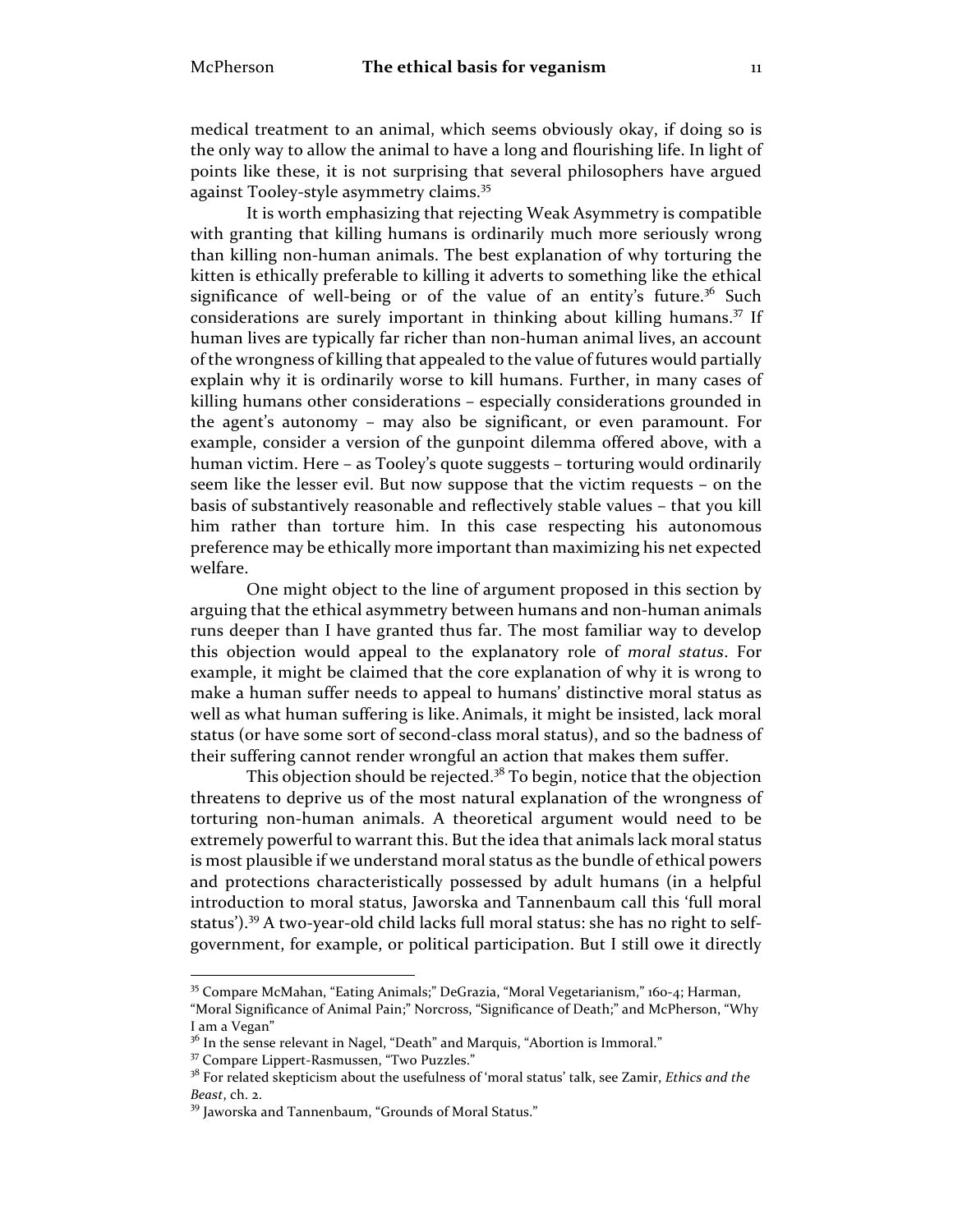to such a child that I not torture her. It is natural to assume that the wrongness of making the child suffer is grounded in her individual capacities. But if so, then the objection collapses, because many non-human animals have similar capacities. One could repair the objection, for example by insisting that the child has moral status simply in virtue of being human.<sup>40</sup> But it is deeply puzzling why bare genetic facts like this one should have such striking ethical significance.

Supposing that it is sound, the case for the wrongness of killing animals and making them suffer has profound ethical consequences. Consider the institutions most directly involved in raising and slaughtering animals for use in making animal products: the farms, animal factories, feedlots and slaughterhouses. These institutions inflict extraordinary amounts of suffering, and then very early death, on the billions of animals they raise and kill.<sup>41</sup> If killing animals and making them suffer is wrong, then these institutions (or the people who compose them) act wrongly on a truly horrifying scale. Stuart Rachels gives us a sense of the scope of the issue, estimating the amount of suffering inflicted by these institutions as orders of magnitude greater than that inflicted by the holocaust.<sup>42</sup> Further, our governments arguably act wrongly as well, in virtue of creating a legal and regulatory framework within which these institutions are permitted to treat animals wrongfully, and in virtue of providing economic incentives  $-$  and in many cases direct subsidies<sup>43</sup> – for these institutions to harm animals. However, the case for the wrongness of killing animals and causing them to suffer does not yet constitute an argument for veganism. The next section explains the gap remaining in the argument, and explores how it might be filled.

# **4. Completing the Naïve Argument for Veganism: Some Options**

One could grant that it is wrong to kill animals or to make them suffer, but deny that this gives one reasons to be vegan. After all – as is vividly obvious in the contemporary world – eating animal products does not require that one kill animals, or cause them to suffer. As a defense of omnivorism, this may initially smack of rationalization. However, facing it squarely helps to illuminate several of the most difficult challenges for constructing a rigorous ethical argument for veganism.

We can begin by schematically representing the gap left by the argument of the preceding section, as follows:

1. The institutions that produce our animal products act wrongly in a massive and systematic way.

<sup>&</sup>lt;sup>40</sup> Compare Cohen, "Critique," 162.<br><sup>41</sup> For some of the literally gory details, see Mason and Singer, *Animal Factories*.<br><sup>42</sup> S. Rachels, "Vegetarianism."<br><sup>43</sup> For example, according to the Environmental Working Group, and livestock totaled nearly \$10 billion in 1995-2012. Other, much larger subsidies – such as on grain used for feed – serve to indirectly subsidize US animal agriculture. "Farm Subsidy Database," Environmental Working Group, accessed dd, http://farm.ewg.org/.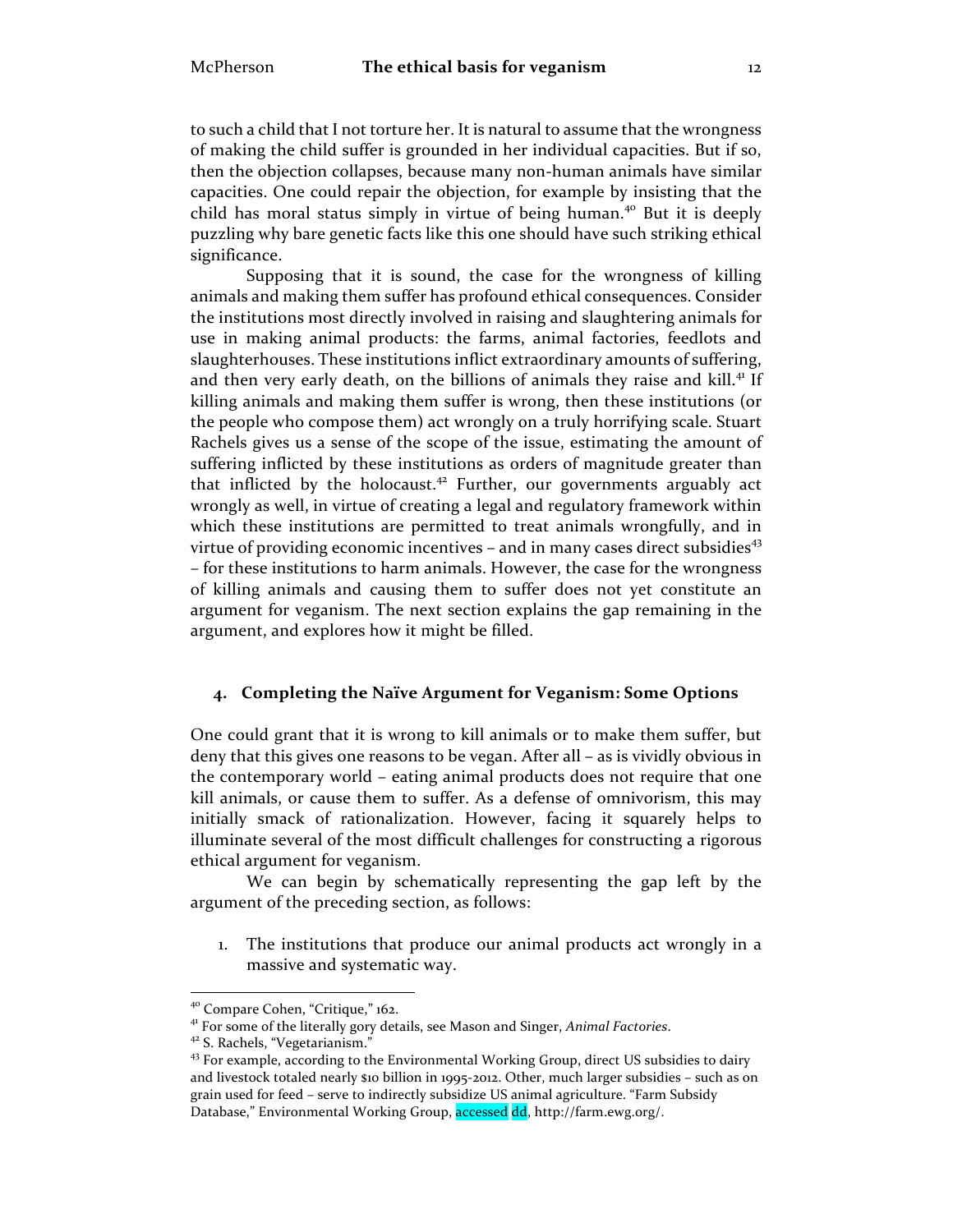- 2. Veganism bears relation *R* to those institutions
- 3. It is typically wrong (or…) to fail to bear *R* to those institutions
- C. It is typically wrong (or…) to fail to be vegan

The parenthetical possibilities in premise 3 and the conclusion are intended to remind readers of the range of possible forms ethical veganism might take (discussed in Section 1). Different arguments will, of course, be required to support weaker or stronger vegan theses. The central question is whether there is some relation that we can substitute for variable *R* to produce a sound version of the schematic argument just given. This section discusses some important possibilities.

One might wonder whether the gap suggested by this argument is easily filled. For example, Rosalind Hursthouse suggests that a truly compassionate person could not be aware of the cruelty of contemporary animal agriculture, and continue to be 'party' to such cruelty by eating meat.<sup>44</sup> Such self-aware omnivorism may feel uncomfortable: witness Michael Pollan's description of reading Peter Singer's *Animal Liberation* in a Steakhouse.<sup>45</sup> This sort of reply seems to me inadequate for two reasons. First, it appears at best to support a very weak form of ethical veganism, according to which omnivorism is some sort of ethical imperfection. However, even this is not so clear. Absent further argument of the sort to be considered below, it is not clear that one must lack compassion to any degree if – for example – one followed the Buddhist teaching that permits a monk to eat meat, provided that he does not suspect the relevant animal has been killed specifically to feed him.46

This section focuses on three candidate proposals for explaining how ethical requirements on individuals can be generated indirectly, in virtue of relations between their actions and some other bad or wrongful act or state of affairs. These proposals appeal, respectively, to *individual value-promotion*, *group efficacy*, and *complicity*. The aim is to assess whether these proposals can provide intrinsically plausible principles that – when combined with the naïve argument of the preceding section – support some form of ethical veganism. The proposals that I discuss are far from exhaustive, but they strike me as the most promising.<sup>47</sup>

For simplicity, I treat these proposals as ways of completing the preceding naïve argument. However, these proposals have broader theoretical significance for the ethics of veganism. For example, many broadly environmental arguments for veganism (briefly discussed in §2) will face the same sort of gap as the argument just sketched: they are most directly arguments from the wrongness of status quo animal agriculture, not for the wrongness of individual acts of using animals. In light of this, most attempts to defend ethical veganism will need to appeal to some theory like the ones to

<sup>&</sup>lt;sup>44</sup> Hursthouse, "Applying Virtue Ethics," 141-2.<br><sup>45</sup> Pollan, *Omnivore's Dilemma*, 650.<br><sup>46</sup> Harvey, *Buddhist Ethics*, 159.<br><sup>47</sup> For criticism of some of the other options, see Budolfson, "Inefficacy Objection to Deontology," §3-4.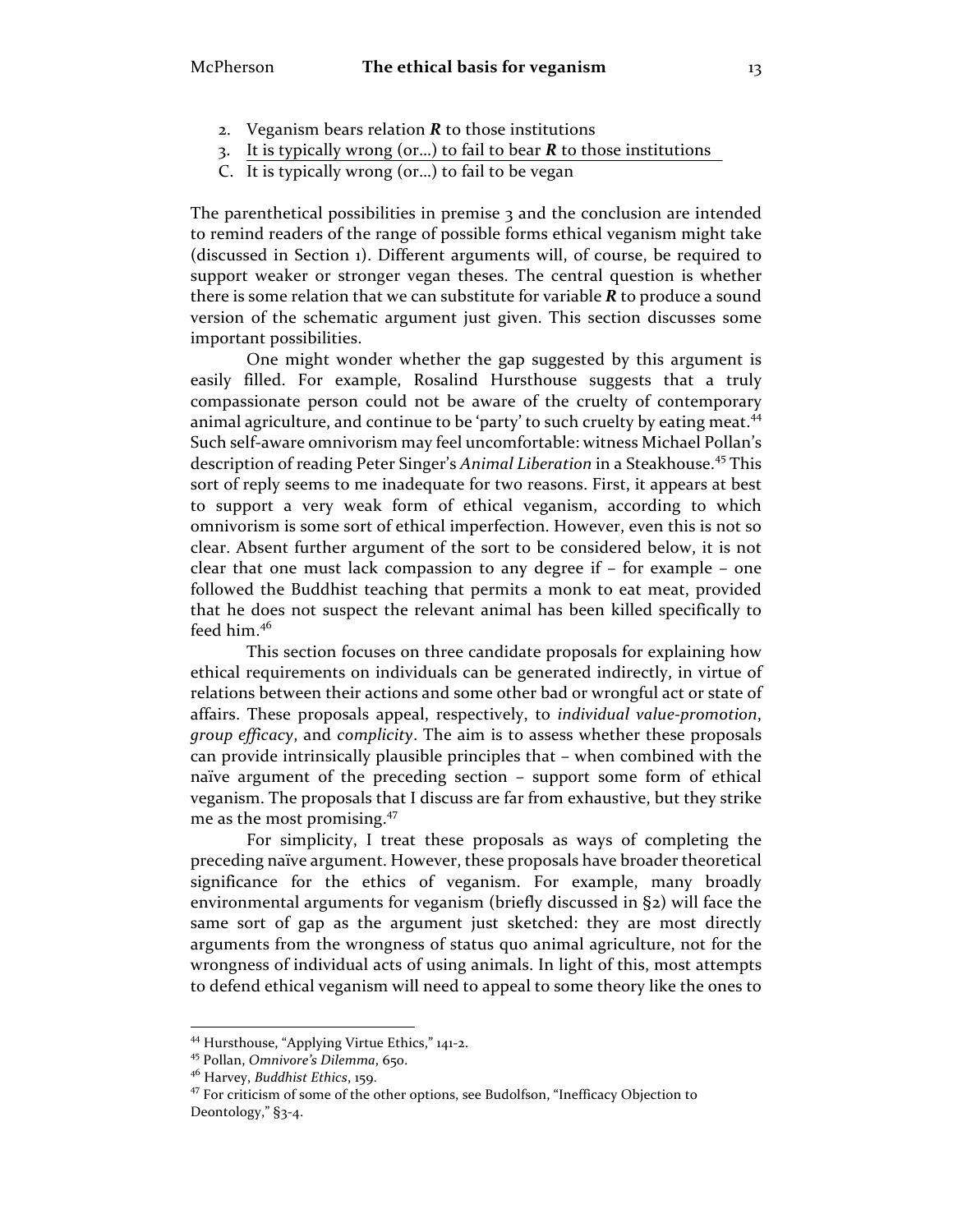be considered here, that propose ethical links between individuals' use of animal products and the objectionable practices that create those products.

#### *Individual efficacy*

I begin by considering the attempt to cross the gap by appeal to the idea that the individual vegan can promote something ethically important: expected animal welfare. The canonical presentation of this idea by Peter Singer begins by granting that it is *highly unlikely* that one's own food choices will ever make a difference to actual animal welfare.<sup>48</sup> However, Singer suggests this is not the end of the story. He suggests there must be some (unknown) threshold, at which – for example – increased numbers of vegetarians or vegans will reduce demand for chicken sufficiently to reduce the number of chickens made to suffer in factory farms. For example, "Perhaps for every 10000 vegetarians there is one fewer 20,000 bird chicken unit than there would otherwise be."<sup>49</sup> However, we are ignorant of where the relevant threshold is. Perhaps we are away from the threshold, in which case the individual vegan makes no difference to the chicken suffering. But given our ignorance of where the threshold is, we should take there to be a 1/10000 chance that we are at the threshold. And if we are at the threshold, an individual vegan's refraining from consuming chicken will save 20000 chickens from a short life of suffering.<sup>50</sup> The expected utility of this chance for each vegan is the same as the expected utility of certainty that one will save two chickens from suffering. In a slogan: it is vanishingly unlikely that one will make a difference by being vegan, but if one does, it will be a correspondingly massive difference. One might then argue that this is enough to entail that one is morally required to be vegan.<sup>51</sup>

This sort of argument faces several difficulties. Some of these difficulties are empirical in nature.<sup>52</sup> For example, some have argued that we have empirical reasons for believing that we are more than proportionally likely to be stably between thresholds of the imagined sort. Others have argued that we should be skeptical of the ability of individual buying decisions to produce any economic signals whatsoever in a large market.

Another objection begins by querying the trajectory of aggregate demand for animal products. Assume for simplicity that aggregate demand trends are stable, without a lot of random variation. Suppose first that demand is stably *increasing*. Other things being equal, this will lead to rising prices and (eventually) to new animal factories being built, as increased supply becomes profitable. My veganism cannot prevent a broiler factory from being built, under such assumptions. At best, it might conceivably delay its construction.

<sup>&</sup>lt;sup>48</sup> Singer, "Utilitarianism and Vegetarianism."<br><sup>49</sup> Singer, "Utilitarianism and Vegetarianism," 335.<br><sup>50</sup> Broilers spend around six weeks in the chicken unit before being transported for slaughter.<br>Mason and Singer, *An* 

<sup>&</sup>lt;sup>51</sup> For very similar arguments, see Matheny, "Expected Utility;" Norcross, "Puppies, Pigs, and People;" and Kagan, "Do I Make a Difference?"<br><sup>52</sup> See Frey, *Rights, Killing, and Suffering*; Frey, "Utilitarianism and Vegetarianism Again;"

Chartier, "Threshold Argument;" and Budolfson, "Inefficacy Objection to Consequentialism."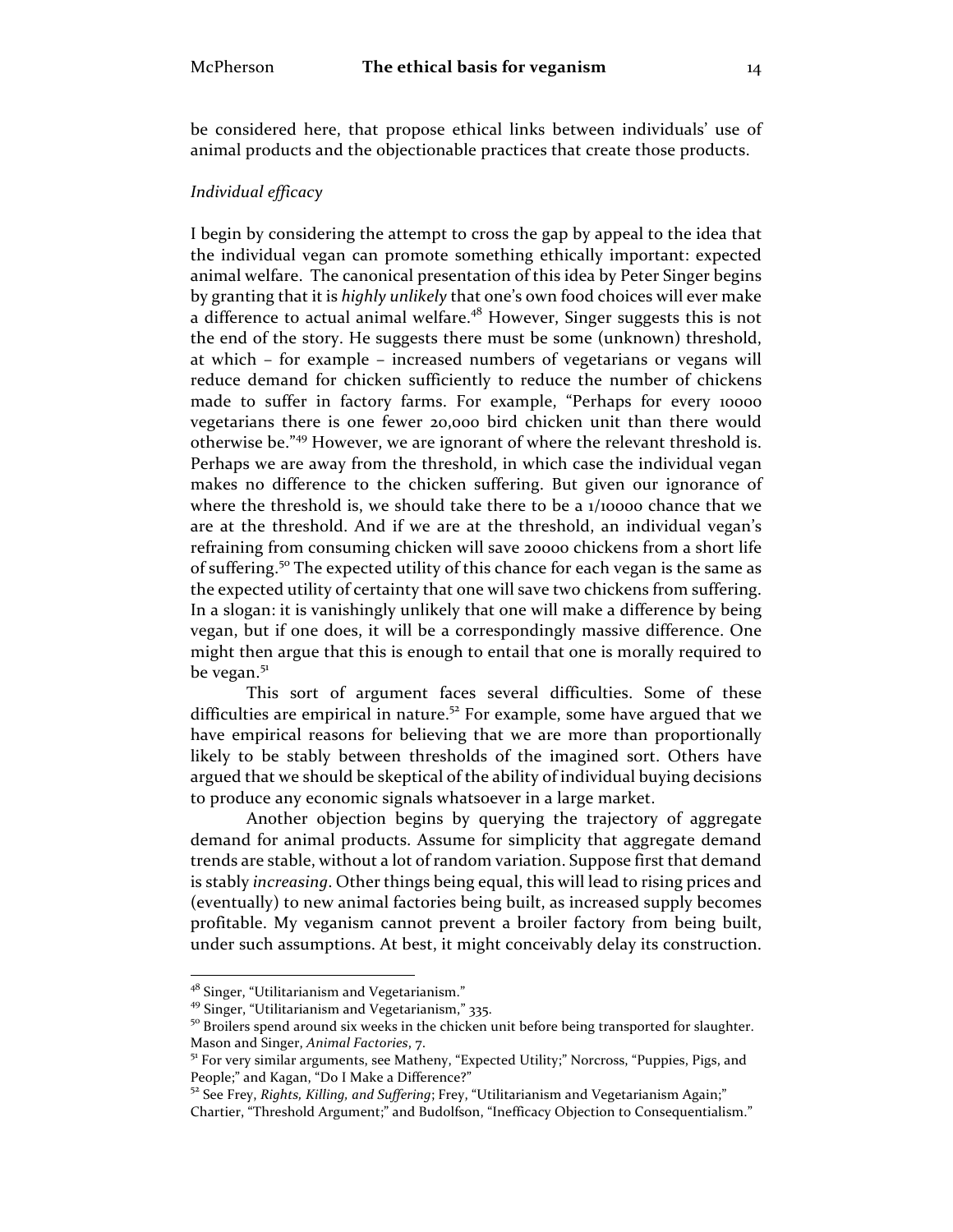But for how long? Seconds? Minutes?<sup>53</sup> Or suppose that aggregate demand is stably decreasing. Then prices will typically fall, and with it production. Again, at very unlikely best, lack of my demand could hurry closure of a broiler factory by a few minutes. The only (artificially stable) scenario in which my becoming a vegan could make a more marked difference is if aggregate demand is, independent of my choice, stably exactly at a threshold. Only here could my buying behavior possibly make a more than a momentary difference to the welfare of animals. But our credence that we are stably at such a threshold should be *much* smaller than Singer's heuristic estimate. It might thus be expected that the expected benefit to animal welfare of my becoming vegan is likely to be extremely small.

The Singer-style argument also makes at least three important assumptions about ethical theory. One (highly plausible) assumption is that welfare outcomes are ethically significant. The second assumption is more controversial: this is that the *expected* value of consequences play a role in determining right and wrong. This assumption is controversial because many philosophers think that the actual – as opposed to expected – value of consequences is what contributes to determining right and wrong.<sup>54</sup>

The expected value assumption is crucial to Singer's reasoning. For example, in Singer's stylized example, it is extremely likely that *no one* actually makes an objective difference to animal welfare by being vegan. For on Singer's account, it is very likely that aggregate demand is in fact stably away from a threshold. And this means that for each consumer C, the counterfactual: *if C were to be vegan, animal welfare would be improved* is very likely false.

The third crucial assumption of Singer's argument is that the negative expected value of an option can explain why that action is wrong. Notice that this is a stronger claim than the idea that facts about expected value matter ethically. This issue can be illustrated by a familiar style of case: I can choose to either spend \$1000 on a vacation, or to donate this money to the Against Malaria Foundation. The expected value of the donation is saving at least one person from miserable sickness and early death due to malaria, which obviously outweighs the direct and indirect expected benefits of my vacation. It is plausible that this makes donating the money morally better than going on vacation, but it is controversial whether it entails that I would act wrongly by going on vacation.<sup>55</sup>

Despite these points, evaluating the empirical challenges to the Singer-style reasoning might be quite broadly important to the ethics of veganism. On the one hand, it might provide a direct way to argue that veganism is at least ordinarily supererogatory. On the other, some sort of efficacy might be argued to be a necessary – even if not a sufficient – condition for veganism to be required. The worry is that absent a plausible case for

<sup>&</sup>lt;sup>53</sup> Compare Chartier, "Threshold Argument," 240ff.<br><sup>54</sup> For discussion, see e.g. Feldman, "Actual Utility."<br><sup>55</sup> For relevant discussion, see e.g. Singer, "Famine, Affluence, and Morality;" and Cullity, *Moral Demands*.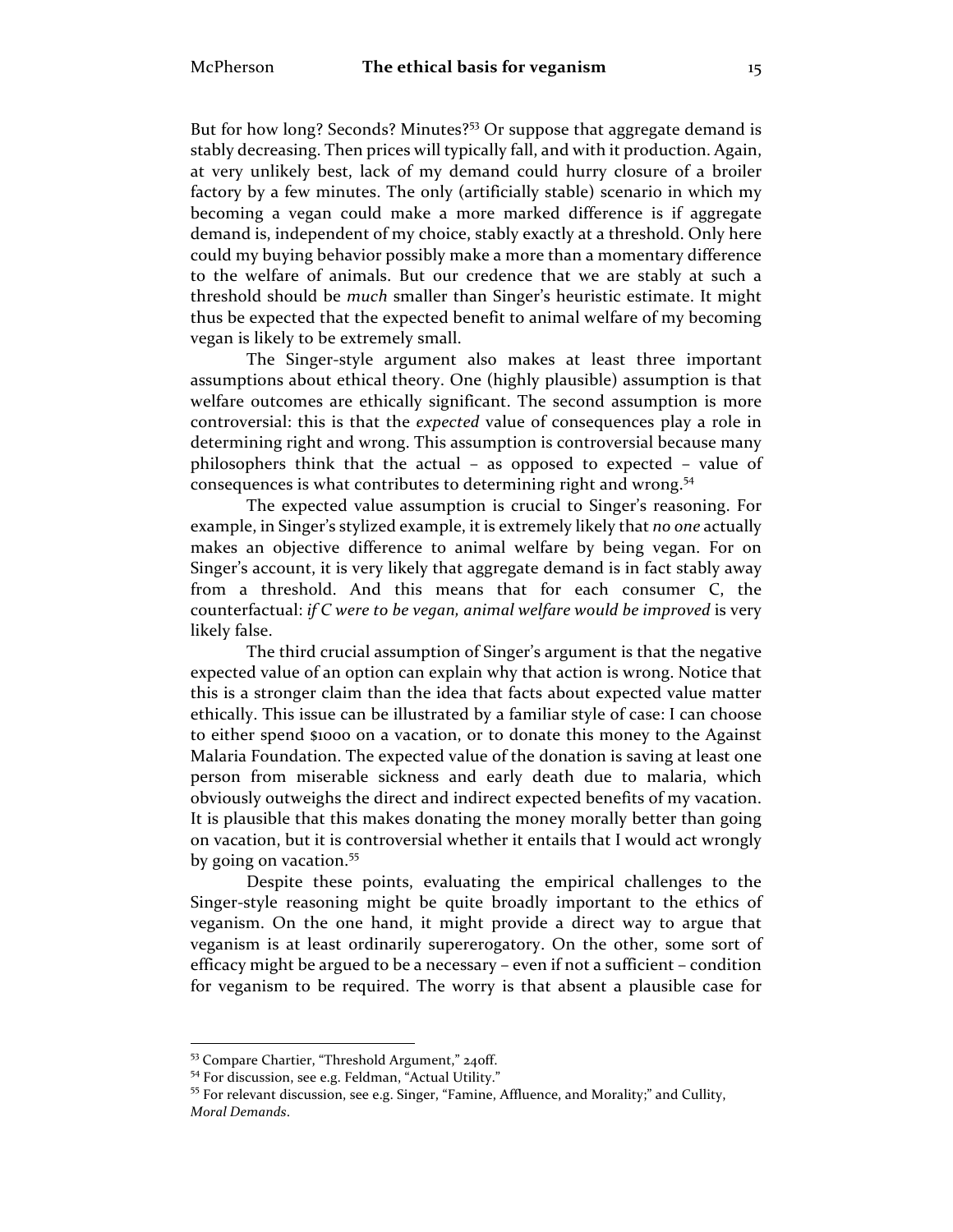efficacy, one's concern not to eat wrongfully produced meat amounts to an ethically dubious desire to avoid a kind of 'moral taint'.<sup>56</sup>

# *Group efficacy*

As we have seen, it is not trivial to establish that an individual omnivore has any effect on animal welfare. By contrast, it is obvious that all of the consumers of animal products together make a difference: their aggregate demand is the raison d'être of the animal agriculture industry. If demand for animal products declined to zero, wrongful farming of animals would likewise decline precipitously. In light of this, one might suggest that the argument for veganism should appeal to the ethical significance of the relationship that an individual vegan bears to this group. For example, one might complete the schematic argument imagined at the beginning of this section in the following way:

- 1. The institutions that produce our animal products act wrongly in a massive and systematic way.
- 2. The group *consumers of animal products* together act wrongly by making the wrongful treatment of animals mentioned in (1) persist.
- 3. It is typically wrong (or…) to be a part of a group that together acts wrongly (i.e., in this case, to fail to be a vegan).
- C. It is typically wrong (or…) to fail to be vegan

As in the schematic argument, the "(or…)" marks the fact that one might argue for a variety of ethical statuses for veganism. Premises 2 and 3 of this argument introduce important and controversial ethical ideas. Premise 3 is a general claim about the individual ethical significance of group wrongdoing. Premise 2 is an instance of a principle that tells us that groups can acts wrongly in virtue of making bad things happen. Consider a case that might help to motivate the general claims here.

Suppose there are two communities along a river: Upstream and Downstream. The river is the only source of water for both communities. Members of Upstream also dispose of their sewage in the river. (This isn't a town policy; it is just the prevailing and accepted practice in Upstream.) As a result, members of Downstream are very often painfully and dangerously ill from drinking the polluted water. Suppose, however, that no individual's sewage from Upstream makes a difference: the river is so uniformly polluted by Upstream sewage that removing one person's contribution from the river will make no difference to the number or severity of the painful illnesses suffered in Downstream. Suppose finally that the members of Upstream know about their effects on Downstream, and could (either individually or collectively) safely dispose of their sewage elsewhere, at modest cost. It is plausible that the members of Upstream are, collectively, responsible for wrongfully harming the members of Downstream. It may seem plausible that, in virtue of this, an individual member of Upstream acts wrongly by disposing

<sup>&</sup>lt;sup>56</sup> For relevant discussion, see Appiah, "Racism and Moral Pollution."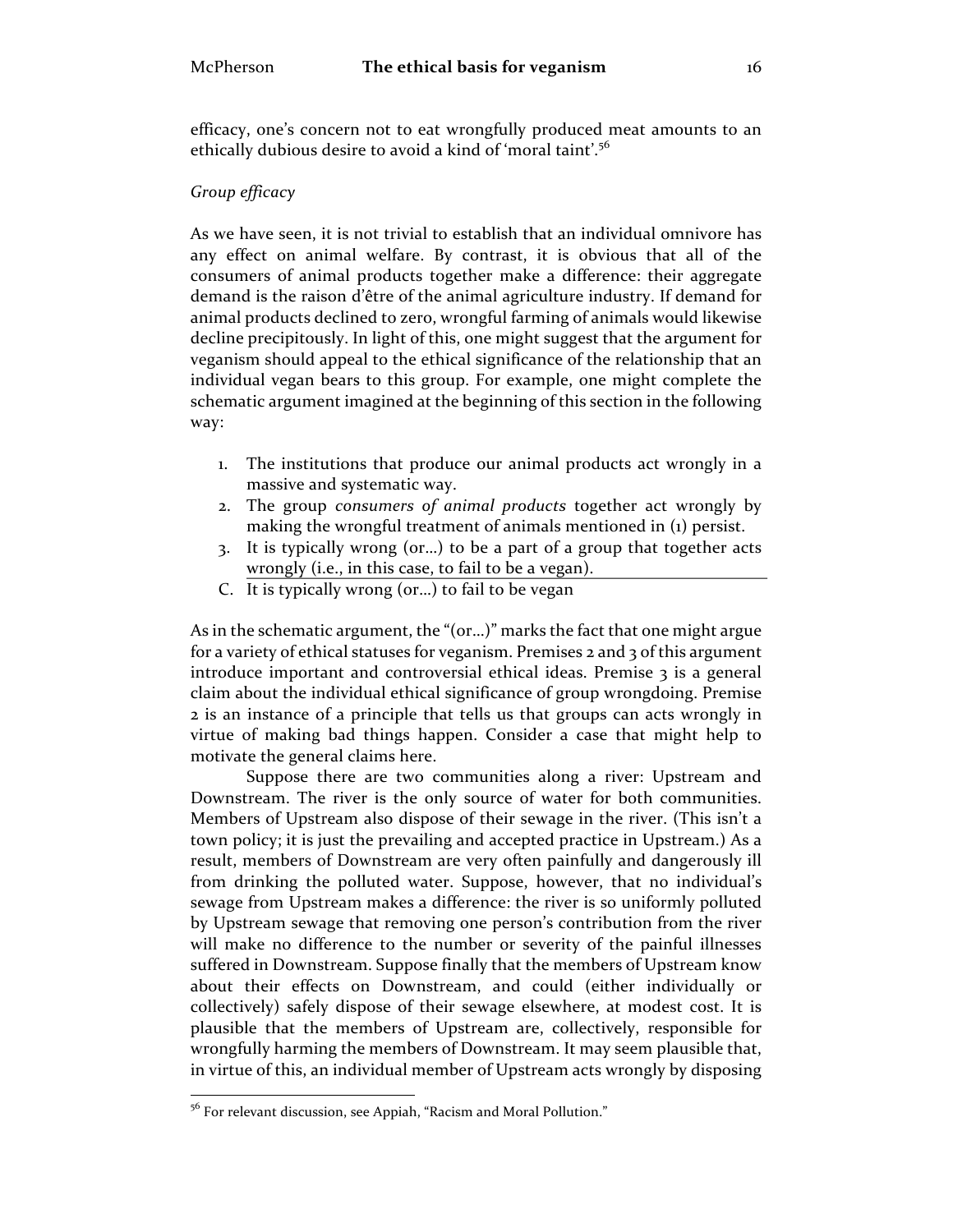of her sewage in the river, despite the fact that this action produces no marginal harm.

This argumentative strategy takes on several burdens.<sup>57</sup> First, some philosophers think that only individuals can act wrongly. This view must be defeated if the group-mediated account is to work. Second, we can usefully adopt Margaret Gilbert's useful distinction between 'collectives' – like families or sports teams – from looser 'aggregates'.<sup>58</sup> It is arguably more plausible that collectives can act wrongfully than mere aggregates. This is relevant because the group *consumers of animal products* does not coordinate in the systematic ways characteristic of collectives. Third, even if an account of responsibility that applies to aggregates is developed,<sup>59</sup> a clear mapping from group to individual wrongdoing still needs to be provided.

Even if these theoretical questions can be adequately addressed in a way friendly to the argument, <sup>60</sup> one might wonder whether the groupmediated approach supports veganism over certain alternative responses to the evils of animal agriculture. To see the challenge, focus on an individual in Upstream. Suppose she knows that for the modest cost of \$n she could install a safe and effective septic system, and thus cease to contribute to polluting Downstream's drinking water. However, she knows that she could instead donate \$n to help provide water filters in Downstream, which would actually help to prevent some Downstream residents from getting sick. It seems plausible that she has much stronger reasons to donate than to eliminate her own pollution.<sup>61</sup> Generalizing, if we suppose that an individual's being vegan involves some cost to that individual and negligible benefit to animals, it might seem that this cost would be more constructively borne to support direct assistance to animals (human or non-) rather than one's veganism.

#### *Benefit and complicity*

The group-mediated approach focuses on the relationship between the individual and the consumers of animal products. But this may seem like an implausibly *indirect* relationship to focus on. After all, as I noted at the end of the previous section, the individuals and institutions most directly responsible for the massive pattern of wrongful treatment of animals are the farms, animal factories, feedlots and slaughterhouses. So we might want to focus on the relationship of the individual vegan or omnivore to these institutions or wrongful patterns.

Besides making a difference to the extent of the wrongful pattern (the issue we discussed under 'individual efficacy' above), there are at least two ethically relevant relationships that we might want to focus on. First, the omnivore *benefits from* this wrongdoing: the food she chooses to consume is

 $^{57}$  For a helpful introduction to relevant debates, see Smiley, "Collective Responsibility."  $^{58}$  Gilbert, "Who's to Blame?"

<sup>&</sup>lt;sup>59</sup> E.g. Held, "Random Collection;" Bjornsson, "Joint Responsibility;" and Pinkert, "What We Together."<br><sup>60</sup> E.g. McGary, "Morality and Collective Liability."<br><sup>61</sup> For a parallel case, see Björnsson, "Joint Responsibility," 108. For relevant discussion, see

also Zimmerman, *Concept of Moral Obligation*, ch. 9.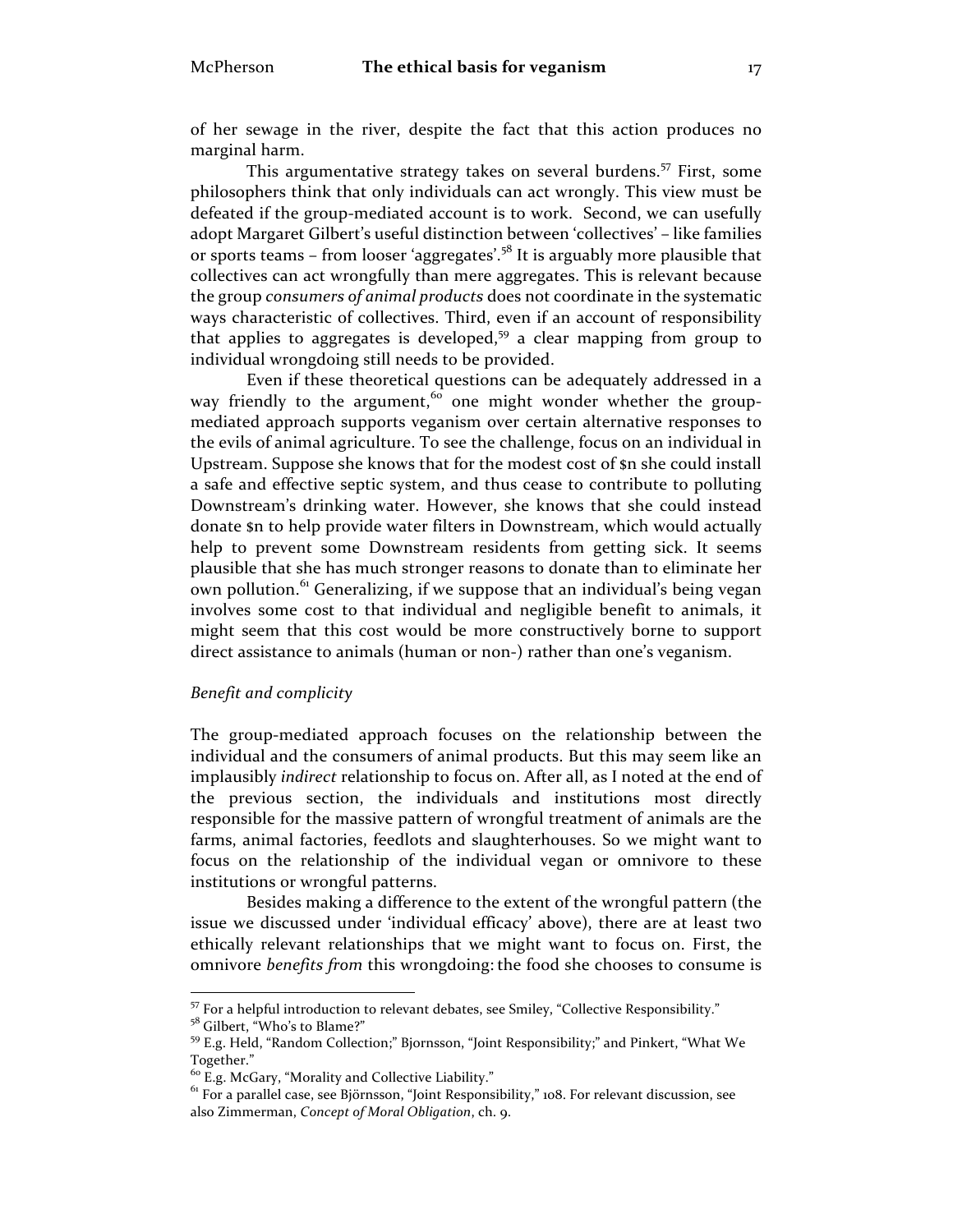a product of this wrongdoing, and would not be available – or at least, it would be available only in much smaller quantities at much higher prices – absent such wrongdoing.<sup>62</sup> Second, the omnivore is *complicit* with the wrongdoing, in the sense of cooperating with the wrongful plans of the more immediate wrongdoers. I will briefly explore the prospects of appealing to the ethical significance of one or both of these relationships in defending ethical veganism.

Consider first benefitting. Several philosophers have argued that one can acquire ethical obligations in virtue of benefitting from injustice.<sup>63</sup> One might think that some of these arguments generalize to benefitting from significant wrongdoing of other types. The knowing omnivore chooses to consume products that result from the wrongdoing of the animal industry. This is relevant because it is much easier to motivate the idea of obligations in virtue of voluntarily received benefits. $64$  Our central topic here, however, is not the obligations that omnivores might take on in virtue of their behavior (itself an interesting question). Rather, our question is whether knowing omnivorism is itself wrong in virtue of being an instance of voluntary benefit from wrongdoing. One might take such voluntary benefitting to constitute the ethical analogue of the legal status of being an accessory after the fact.<sup>65</sup> However, the ethical significance of such pure benefitting – when shorn of other ethically features – are not clear. For example, suppose that it is wrong to kill deer in your context. And suppose that you witness a reckless driver hit and kill a deer, then leave the scene. If you then take, dress, and ultimately eat what can be salvaged from the abandoned deer carcass, you are benefitting from the driver's wrongful killing of the deer. But it is far from clear that what you do in this case is wrong.<sup>66</sup> Even this case involves a kind of active receipt of goods. By contrast, suppose that the wrongful killing kept the deer from grazing on your garden. Surely you do not act wrongly by merely receiving this benefit with a wrongful genesis.

Recalling the variety of forms of ethical veganism, one might argue within a virtue-theoretic framework that the willingness to voluntarily benefit from wrongdoing is a significant vice. However, if we again consider the case of the deer salvager, it is again not clear that this willingness is any kind of vice, if limited to the sort of case described. One might insist that virtue in part consists in a way of seeing animals that takes them to be *not to be eaten*. 67 But one might suspect that this sort of perception is (relatively) virtuous only assuming the inability to make relevantly fine-grained distinctions between

 $62$  One complication is that – as mentioned in  $\S$ 2 – the omnivore's dietary choices might in fact be overall bad for her, suggesting a straightforward sense in which they do not benefit her. However, the omnivore – at least immediately – gets what she wants in eating animal products. And I suspect that the argument will be similarly plausible if we simply stipulate that this counts as a benefit.

<sup>&</sup>lt;sup>63</sup> Thomson, "Preferential Hiring," 383; Butt, "On Benefitting."

 $64$  Pasternak, "Voluntary Benefits."<br> $65$  Goodin and Barry, "Benefitting from Wrongdoing," 2.

<sup>&</sup>lt;sup>66</sup> For further discussion of cases like this one, compare Bruckner, "Strict Vegetarianism."

 $67$  E.g. Diamond, "Eating Meat," §3.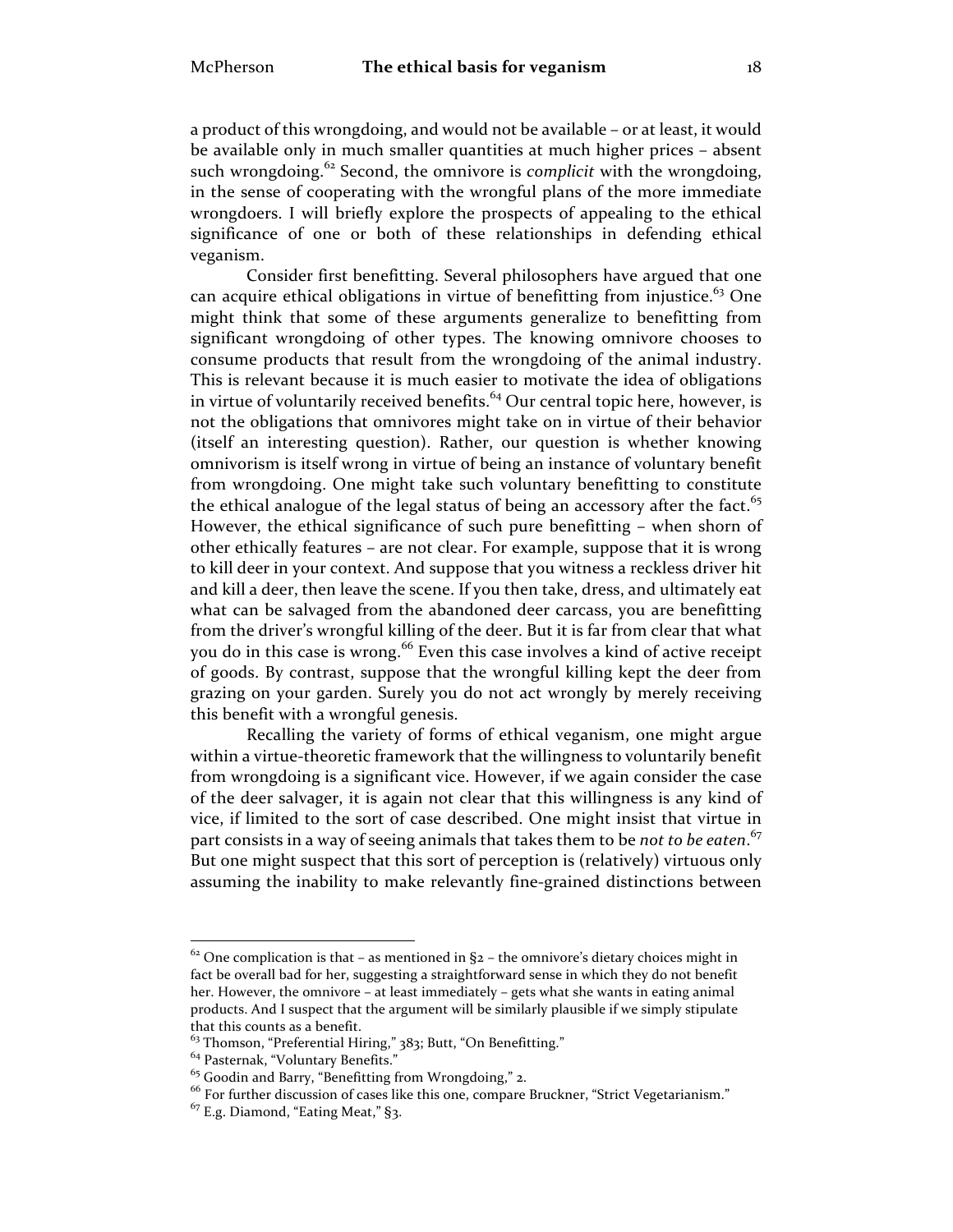more and less ethically problematic cases, and that the perfectly virtuous person could regret the death but salvage the carcass.

It is useful to contrast the case just considered with one where someone intentionally kills a deer in order to sell it, and then sells you some of the resulting venison. In this sort of case, there is not merely wrongful action (as in the recklessness version of the case), but (we will assume) a wrongful plan of action. Further, you are not merely *benefitting* from that plan (as in the case where killing the deer saves your garden). Rather, you are playing a key role in the execution of the plan: the hunter's plan requires someone to play the role of venison buyer, and you are voluntarily playing that role. This case seems strikingly ethically different from the case of salvaging venison.

Call knowingly and voluntarily fulfilling a role that needs to be fulfilled in order for a wrongful plan to work being *complicit* with the plan. One might suggest the following principle:

**Complicity** Other things being equal, it is wrong to be complicit with others' wrongful plans

This principle could be used to complete the schematic argument in the following way:

- 1. The institutions that produce our animal products have a wrongful plan
- 2. Individual consumers of animal products (non-vegans) are typically complicit with that plan
- 3. Other things being equal, it is wrong (or…) to be complicit with others' wrongful plans (Complicity)
- C. It is typically wrong (or…) to fail to be vegan

As in the schematic argument, the "(or…)" marks the fact that one might argue for a variety of ethical statuses for veganism. The controversial core of this argument is Complicity. In order for Complicity to help complete a case for ethical veganism, it would need to be refined in several non-trivial ways. Consider two examples. First, the set of roles relevant to counting as complicit would need to be somehow restricted. For example, it is presumably essential to the success of the hunter's plan that he not be caught in a Heffalump trap or otherwise prevented from hunting. But failing to take such steps to foil a plan seems different from the sort of active complicity described above. As this case brings out, there seems to be a crucial contrast between cooperating with a plan, and merely not interfering with it.<sup>68</sup> Second, the contemporary production of animal products is largely implemented by a highly complex

 $^{68}$  Making this distinction well is far from trivial. For example, if one had a standing obligation to prevent hunting (e.g. one was the local game warden, etc.), then merely turning a blind eye to the hunting *would* seem objectionable. Or suppose the hunter held you in such esteem that you could prevent the hunt with a single gentle word, perhaps here again you have a duty. *Perhaps* failing to prevent the hunt in these cases does not count as complicity, but is objectionable on other grounds.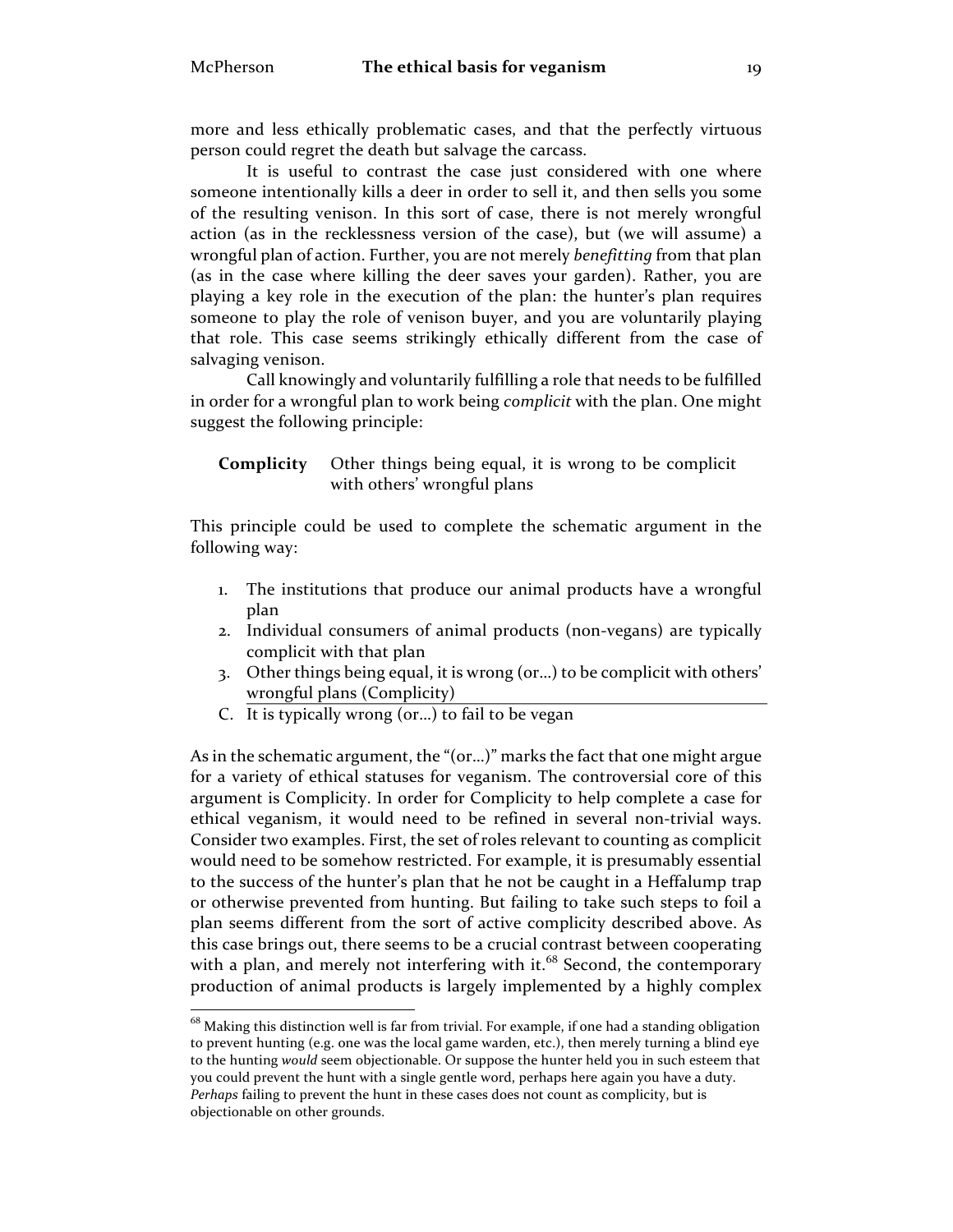system of corporations. The initial model of an individual and his or her plan will need to be extended, to apply to the complex way that plans (or something like them) can be ascribed to corporations, or even loose collections thereof. $^{69}$ Third, relatively few consumers purchase meat directly from the corporations that produce the meat. So the argument will need to support some sort of iterability: it will have to be claimed that the consumer is wrongfully complicit with the retailer who is wrongfully complicit with the wholesaler, etc.

It is also important to clarify how Complicity interacts with questions of individual efficacy. On the one hand, individual efficacy arguably makes the ethical significance of complicity clearer. My complicity with your evil plan may seem especially objectionable where it promotes the success of that plan.<sup>70</sup> However, it seems objectionable even absent this: suppose you know that the hunter in our example above always has buyers for his venison: if you don't buy the venison, someone else will. I find it plausible that complicity with the hunter via buying his venison is wrong even here.<sup>71</sup>

Compare a parallel case: the more familiar duty of *fair play*: this requires that I not benefit from successful cooperative institutions without making a fair contribution to them; i.e., that I not *freeride*. <sup>72</sup> In many cases, freeriding will not harm anyone, and yet it appears wrong (other things being equal) in these cases. Of course duties of fair play are controversial, and some of the controversy surrounds just this question of efficacy.<sup>73</sup>

As the discussion of this section makes clear, it is far from trivial to explain how to complete the schematic 'naïve' argument for veganism sketched at the end of the previous section. Clarifying these issues is thus an important task as we seek to make progress on understanding the ethical status of veganism.

## **4. Complications facing arguments for veganism**

In this section, I discuss a series of important complications facing arguments for veganism that have not been addressed in this chapter so far. Satisfactory resolution of these issues is crucial to developing a full-fledged case for

 $69$  For an introduction to collective intentionality, see Schweikard and Schmid, "Collective Intentionality."

<sup>70</sup> For an intermediate position, see Lepora and Goodin, *Complicity and Compromise*, §4.1.1, which appeals to a notion of 'potential essentiality', according to which a relatively weak *possibility* of difference-making is necessary for complicity.<br><sup>71</sup> Mark Budolfson, "The Inefficacy Objection to Deontology," has argued for a further important

variant of a complicity view. He proposes that *how essential* the wrongness of the production of a product is can affect how wrong it is to consume it. For example, it is worse to purchase the archetypal Nazi-made soap than it is to purchase a watch made in a concentration camp, because the fact that the soap is made from human fat makes the wrongful character of its production *more essential* than the wrongful character of the production of the watch was. This sort of idea might be used to defend the idea that it is wrong to eat beef, where wrongful treatment of animals is relatively essential, but not wrong to drink milk, because the wrongful treatment of cows is inessential to the necessary means of producing milk.<br><sup>72</sup> Klosko, *Principle of Fairness*.<br><sup>73</sup> E.g. Smith, "Prima Facie Obligation." For a reply, see Dagger, *Civic Virtues*, 71.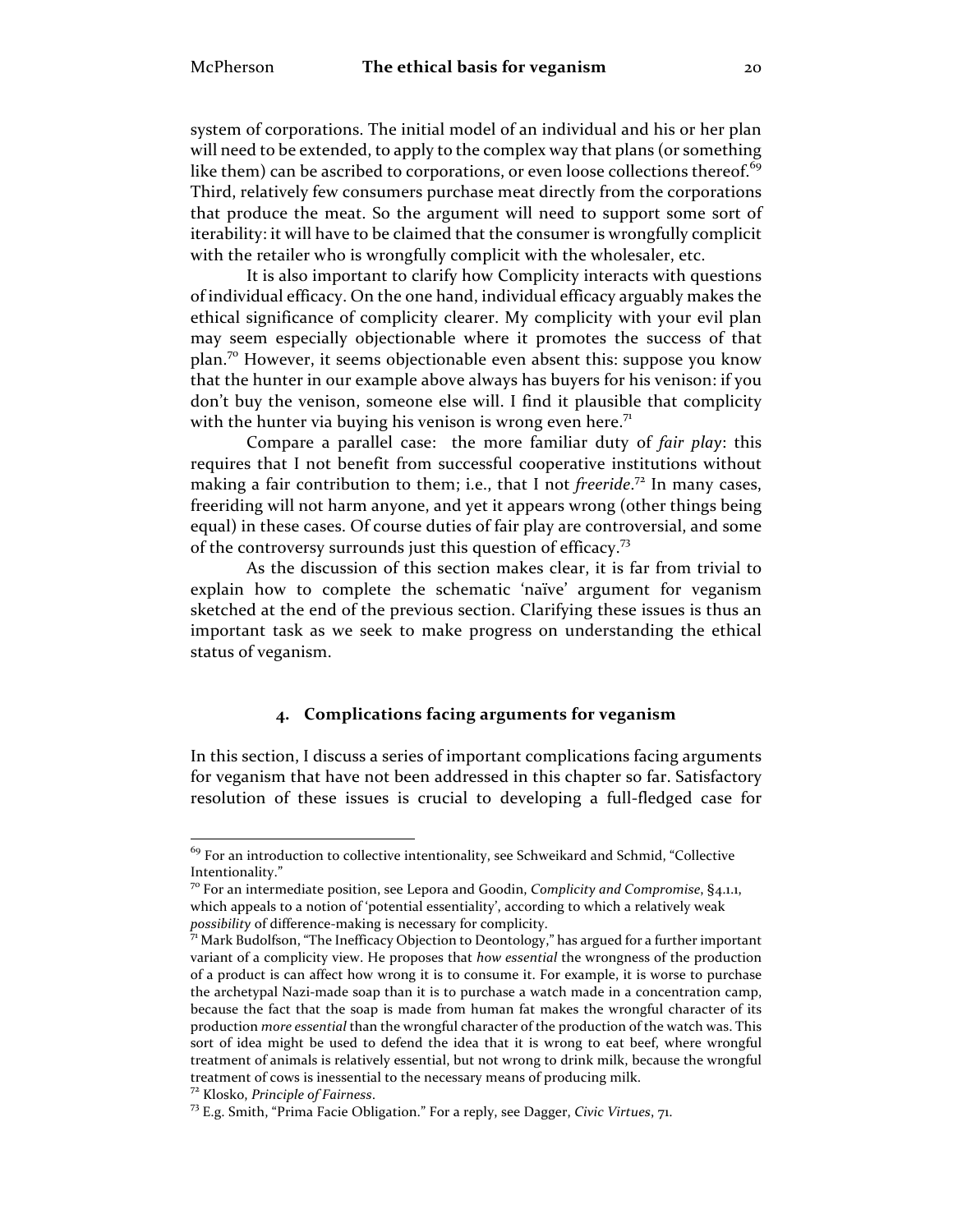veganism. This section briefly considers complications arising from considerations of aggregation, the demandingness of the principles needed to argue for the claim that veganism is obligatory, the defeasibility of the ethical principles that support veganism, the specificity of the response required of vegans, and methodological objections to typical 'intuitive' arguments for veganism. I begin by considering challenges to the ethical significance of animal suffering and death.

#### *How bad is animal suffering and death?*

The argument of §3 assumed that animals can suffer. However, this assumption has been challenged. In order to answer this question properly, we would need to examine several complex questions about the nature and ethical significance of pain and suffering.

One way to turn these questions into a challenge begins by noting that it is the *qualitative* nature of suffering – what it is like for the sufferer – that seems most clearly ethically significant.<sup>74</sup> For example, if we built a robot that was behaviorally very similar to a cat, but which had no phenomenal experiences, it is very unclear whether there would be anything intrinsically wrong with treating the robot in ways that elicited very strong aversive behavioral responses. (Of course, that someone would choose to do this to the robot would be disturbing, but it would be disturbing in roughly the way it would be disturbing for someone to choose to play a video game in which their avatar graphically tortured cats.)

The thesis that ethically significant suffering is a phenomenal state entails significant epistemic difficulties for supporting the claim that nonhuman animals can suffer. First, there is no agreement about what phenomenal experience consists in (is it irreducible, or can it be given a functional characterization, for example?). An empirically informed methodology here will seek to identify functional, evolutionary, and neurological correlates for phenomenal states. But there are many interesting functional and neurological similarities and differences between humans and non-human animals. This makes the 'problem of non-human animals minds' an empirically and philosophically complex issue.

Some philosophers have argued on this basis that it is a mistake to think that animals can suffer.<sup>75</sup> However, it is worth noting that this sort of argument can only be as plausible as the underlying philosophical theory of phenomenal consciousness, which at very least counsels caution. If we set aside these challenges, we confront a less radical challenge: the strongest case for the possibility of animal suffering is presumably in those animals that are biologically and evolutionarily closest to humans – i.e. mammals. The question of whether other animals – most saliently birds and fish – can suffer

 $74$  For a case for potentially ethically significant animal mental states that do not involve phenomenal consciousness, see Carruthers, "Suffering without Subjectivity." <sup>75</sup> E.g. Dennett, *Brainchildren*, 161-8.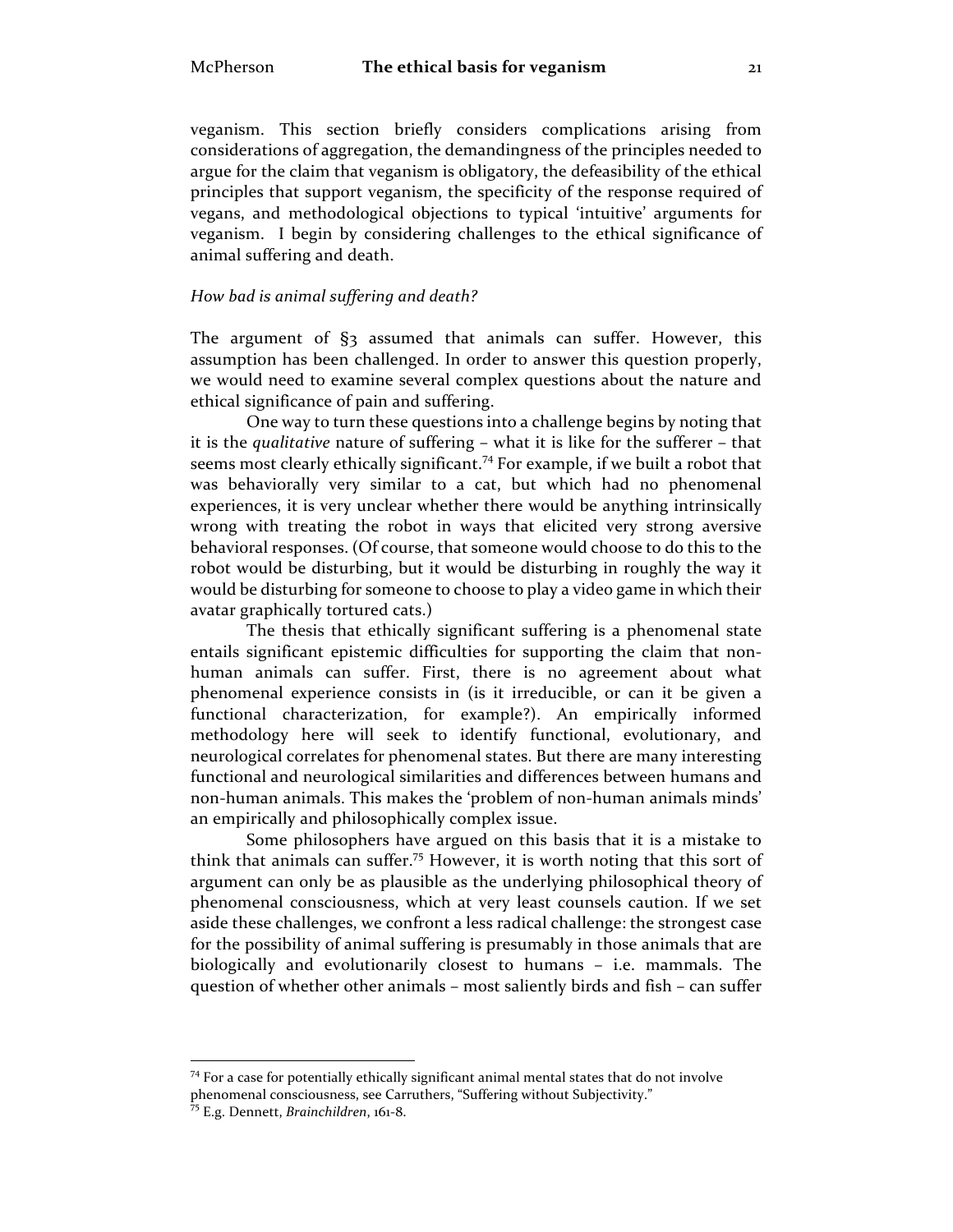is deeply complicated.<sup>76</sup> This may leave a version of veganism restricted to mammals in a significantly stronger position that those which range more broadly across the animal kingdom.

If we suppose that (certain) animals can suffer, this does not settle *how bad* that suffering is. Imagine your shoulder is aching: how bad this is for you is in large part a function of its meaning for you: experienced as a reminder of a vigorous workout, it will seem much less unpleasant and significant than if it is understood as a symptom of your developing arthritis. It is difficult to know whether animals can experience their suffering as meaningful in anything like these ways. This might tend to reduce the significance of animal suffering.<sup>77</sup> If animal suffering were systematically not that bad, this might attenuate the badness of contemporary animal agriculture. However this is not very plausible, for at least two reasons. First, some non-human animals do appear to attribute significance to their experiences: witness the extended distress of cows or pigs separated early from their young. Second, the idea that perceived meaning affects the badness of pain is perhaps most plausible for relatively mild pains: it is characteristic of agony that it crowds out all such reflective perspective on one's state.

The argument for the wrongness of killing animals discussed in §3 above appealed in part to the value of an animal's future if it were not killed. One might challenge this argument by appealing to philosophical theories about personal identity, or (more broadly) the conditions for ethically significant survival. On a leading cluster of accounts, certain relations of *psychological continuity* is required for ethically significant survival. <sup>78</sup> On this view, we need to ask: do many non-human animals have rich enough psychological connections to underwrite the intuitive thought that a given cow (e.g.) is the same moral patient over (much of) its biological lifetime? If not, this view might entail that for ethical purposes, a cow should be treated as constituted by a succession of distinct ethically significant beings. This would in turn mean that painlessly killing the cow would not be depriving *it* of a significant valuable future, but rather preventing the existence of its many successors. Because many philosophers are skeptical that we have any weighty duties to bring valuable lives into existence, this conclusion would undercut what is otherwise the most plausible argument for the wrongness of killing non-human animals.

As with the preceding challenge, I am cautiously optimistic that this challenge can be met, at least in many cases. For example, many animals appear capable of various forms of memory.<sup>79</sup> However, as with questions about animal pain and suffering, answers here are likely to vary substantially across species in ways that require careful empirical work to tease out. Further, as with the case of suffering, this argument takes controversial philosophical theory as an essential premise. For example, on accounts which

 $76$  For an introduction to the study of animal consciousness, see Allen and Trestman, "Animal Consciousness."

 $77$  For an argument that it can also make it worse, see Akhtar, "Animal Pain and Welfare."<br> $78$  For discussion, see Olson, "Personal Identity," esp. §4.

 $79$  Allen and Trestman, "Animal Consciousness," §7.4.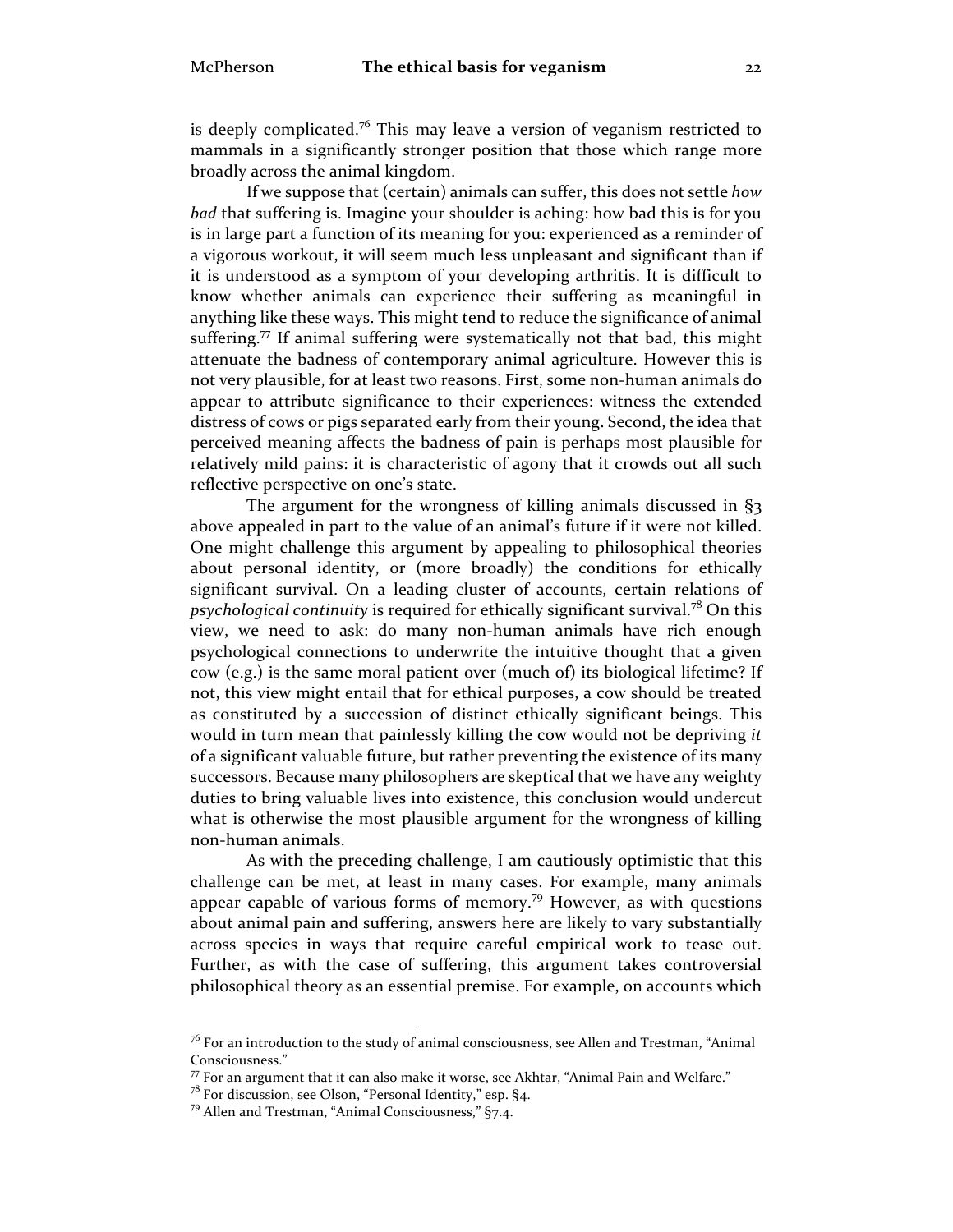make continuity of brain or organism essential to ethically significant survival, this objection fails immediately.

### *Aggregation?*

It is often insisted that persons are ethically *separate*. <sup>80</sup> While it usually seems reasonable for me to impose a cost on myself now in order to attain a greater benefit later, it can seem objectionable to impose a cost on one person in order to benefit others more. The force of this idea is perhaps best dramatized in Judith Thomson's transplant case, where we are asked to imagine that a doctor could carve up a healthy patient and distribute his organs to five others needing transplants, thereby saving five lives but killing the initial patient.<sup>81</sup>

The view that carving up the patient would be very wrong is widely shared. But similar cases involving non-human animals are much less clear. Imagine the relevant case: your roving high-tech veterinary clinic finds five young deer in need of organs. The deer population around here is stable, and you know these deer would live a long and happy life if saved from imminent organ failure. As it turns out, you find a sixth, healthy deer with the requisite biological compatibilities to be the 'donor'. Would it be wrong to carve this deer up to save the other five? It is at least unclear whether it is. If this point generalizes, it might suggest that there is no 'separateness of non-human animals': that there is no moral objection to harming or killing one animal as a means to bringing about an outcome that is best overall. $82$ 

The idea that animal ethics should focus on aggregate effects would have significant implications. For example, consider culling populations of animals that would otherwise – in the absence of non-human predators – predictably go through cycles of population explosion and starvation. The most obvious objection to this policy is that it harms the animals culled, but if the culling is best for the population in aggregate, the anti-separateness thesis would undercut the objection. Returning to veganism, if the culling is legitimate, objections to then eating or otherwise using the culled animals will be harder to develop.<sup>83</sup>

<sup>&</sup>lt;sup>80</sup> E.g. Rawls, *Theory of Justice*, §5-6.<br><sup>81</sup> Thomson, "Trolley Problem," 1396.<br><sup>82</sup> For relevant discussion of this hypothesis, see Nozick *Anarchy, State and Utopia*, 35-42.

 $83$  The ethical legitimacy of aggregation might also seem to support a controversial objection to veganism: that widespread veganism would tend to lead to the existence of far fewer cows, pigs, chickens etc. If we assume (controversially) that these animals currently tend to have lives that are worth living, this would entail that veganism was worse overall for animals. And aggregation might seem to bolster this argument. This argument faces severe further difficulties, however. Here are two: First, reduced numbers of farm animals will likely be accompanied by increased numbers of wild animals; Second, this argument likely require controversial views about the ethical significance of bringing entities with valuable lives into existence (for the classic discussion of this issue, see Parfit, *Reasons and Persons*, Part Four).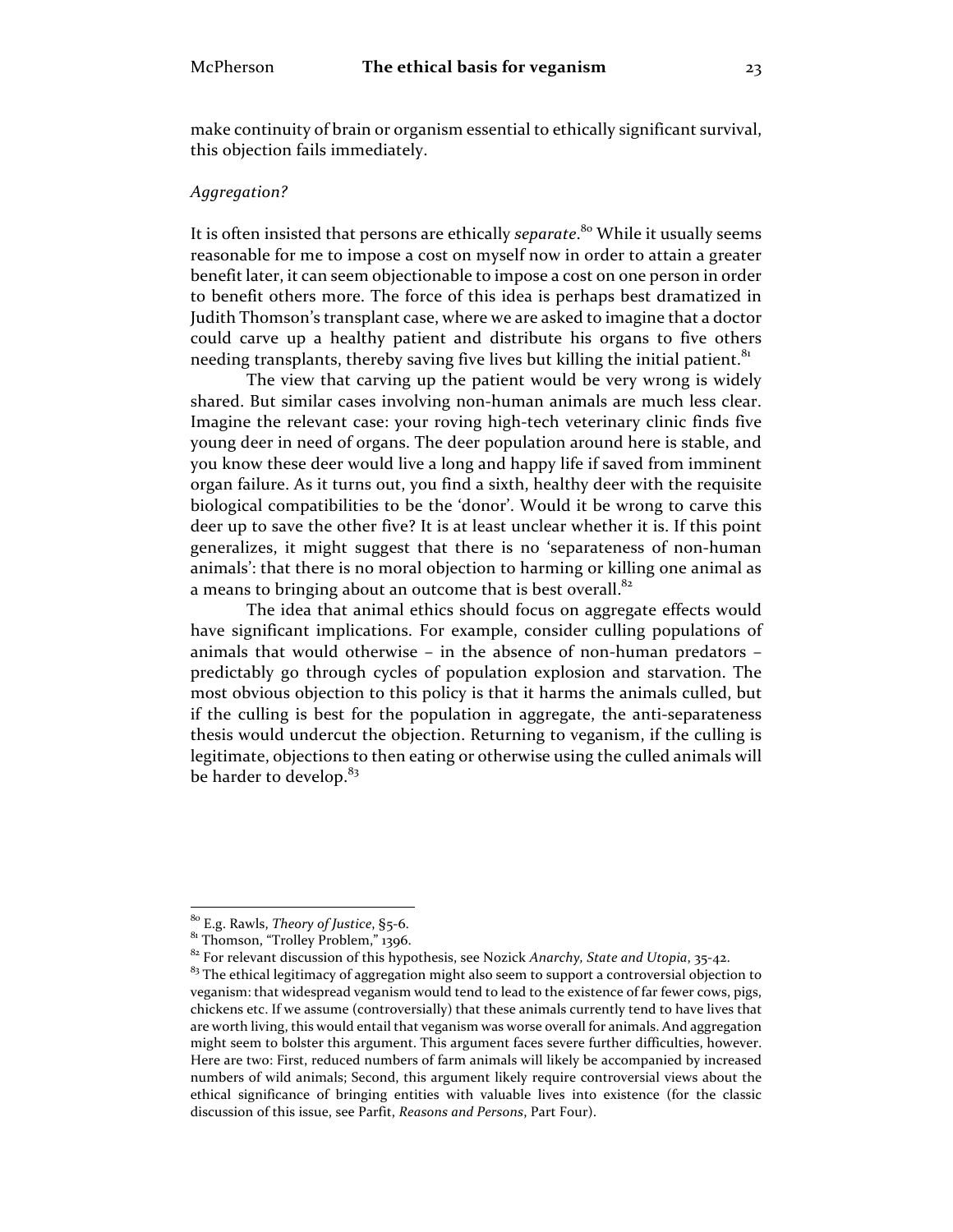# *Demandingness?*

Several philosophers have reported to me that they accept the soundness of arguments for veganism, but have not become vegan. $84$  One explanation for this phenomenon is that – at least for many people – it is very difficult to become vegan: doing so would require abandoning cherished foods, coping with a host of new inconveniences, developing new tastes and learning a host of new skills, not to mention potentially creating conflict in a host of relationships. While the thesis that veganism is obligatory is thus arguably quite demanding, it may also be that the *arguments* needed to defend a requirement to be vegan have implications that are far more demanding. Consider two examples that may help to illustrate this idea. First, the appeal to individual causal efficacy is most straightforwardly developed into a case for veganism when combined with a principle that prohibits selecting options that will promote something very bad happening. But – as we saw above in the example of choosing between a vacation and a charitable donation – such principles might be otherwise quite demanding, requiring us to sacrifice many pleasures in order to help others avert terrible fates.

Or consider the appeal to a complicity principle, also discussed in the previous section. Thomas Pogge has argued that the causal interconnections in the world are so dense and complex that an ordinary affluent person has likely been involved both in transactions that caused deaths and ones that saved lives.<sup>85</sup> Because it is plausible that many of the nodes in this web of transactions involve unjust rules and wrongful actions, one might worry that one cannot help but be complicit with wrongdoing.

If these sketchy examples reflect a general pattern, then an obligation to be vegan may only be defensible as part of a highly demanding overall ethic. If such demandingness renders an ethical theory implausible, this would in turn pose a clear and relatively neglected challenge to any claim that veganism is more than supererogatory.<sup>86</sup>

#### *Defeasibility?*

As I noted in §1, plausible forms of ethical veganism will be defeasible: that is, they will allow that there are a range of possible circumstances in which it is permissible to use animal products. One might argue that demandingness itself can constitute a relevant defeating condition. For example, in many cases, animal products are an essential element of the only available nutritionally adequate human diets. This is true for many hunter-gatherer cultures as well as for many subsistence farmers, for whom having a cow – or even a handful of chickens – can offer crucial protection against certain forms of malnutrition.

 $84$  For non-anecdotal evidence that philosophers' failing to act on their belief that they should<br>be vegetarian is widespread, see Schwitzgebel and Rust, "Moral Behavior."

 $\frac{85}{3}$  Pogge, "Severe Poverty", 17. 86  $\frac{1}{2}$ . 85  $\frac{1}{2}$  Pogge, "Veganism as an Aspiration."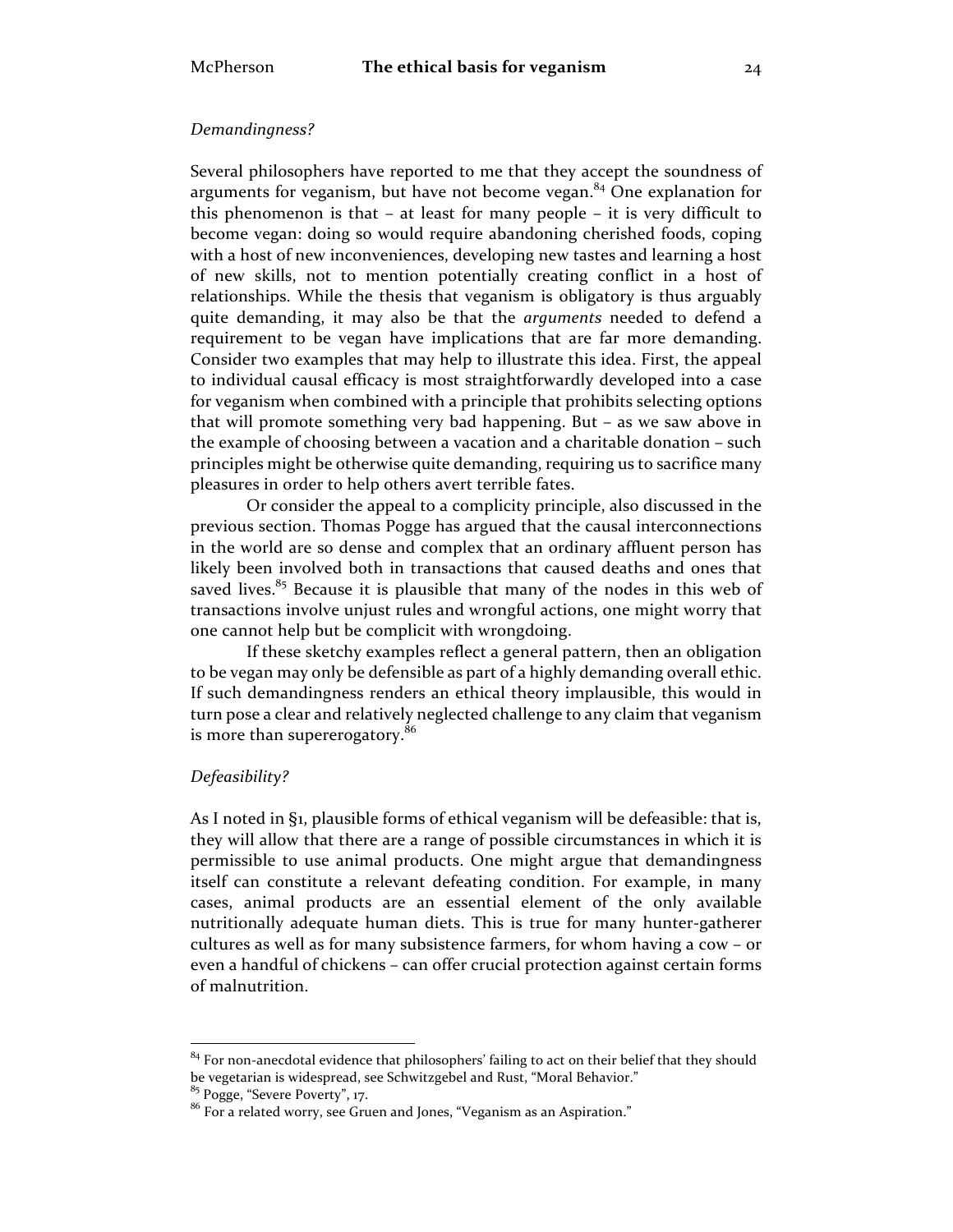Ideally, the proponent of an obligation to be vegan would seek a principled account of defeasibility conditions that (a) granted permissibility in these sorts of cases, and (b) applied more generally, in a way that reduced the force of the demandingness challenge, but (c) did not permit the difficulties involved in becoming vegan mentioned above to defeat the obligation more generally. It is an open question whether such an account can be developed. If it cannot, the proponent of an obligation to be vegan may be further committed to implausible demandingness in light of too-limited defeating conditions.

#### *Specificity?*

The core of veganism involves eschewing *use* of animal products. As we saw in §1, one might think that our relationships to non-human animals have other ethical implications: implications for how our political lives should be organized, for what our political priorities should be, and for how we interact with other humans. One possibility is that the best case for veganism entails obligations of all of these types. This conclusion would suggest a further way in which arguments for ethical veganism might be highly demanding.

One natural way of mitigating the demandingness of an ethical desideratum is to permit agents options as to how they respond to it. On this sort of view, it might be argued that while the massive wrongdoing in animal agriculture demands *some* response from each of us, a range of such responses might be permissible. For example, consider someone who reasonably believes that transitioning to veganism would involve significant sacrifices to her well-being. Suppose that this person instead practiced ethical omnivorism, while simultaneously dedicating a significant portion of her political and financial resources to supporting organizations that she reasonably believed would best help to promote animal welfare. Absent a highly demanding ethical theory, it might seem that such a person would count as meeting her ethical obligations.<sup>87</sup>

# *The methodological burdens of revisionism*

An important question about demandingness objections concerns whether they should centrally be understood as targeting the demandingness of a candidate theory, or the fact that the particular demands in question fly in the face of common sense. To see the contrast, consider the claim that one might be required to endure great sacrifices to save one's child, or that a soldier can be required to sacrifice his life for his country. These are theses that make ethics very demanding, at least in certain contexts. But it is not clear that having such implications counts significantly against an ethical theory:

 <sup>87</sup> For relevant discussion taking Peter Singer as its foil, see Frey, *Rights, Killing and Suffering,*  ch. 16. It is illuminating here that the Animal Liberation Front – a radical group that advocates direct and often illegal action in defense of animals – holds being vegan *or vegetarian* as a minimal requirement for association. "Credo and Guidelines," Animal Liberation Front, accessed dd,

http://www.animalliberationfront.com/ALFront/alf\_credo.htm.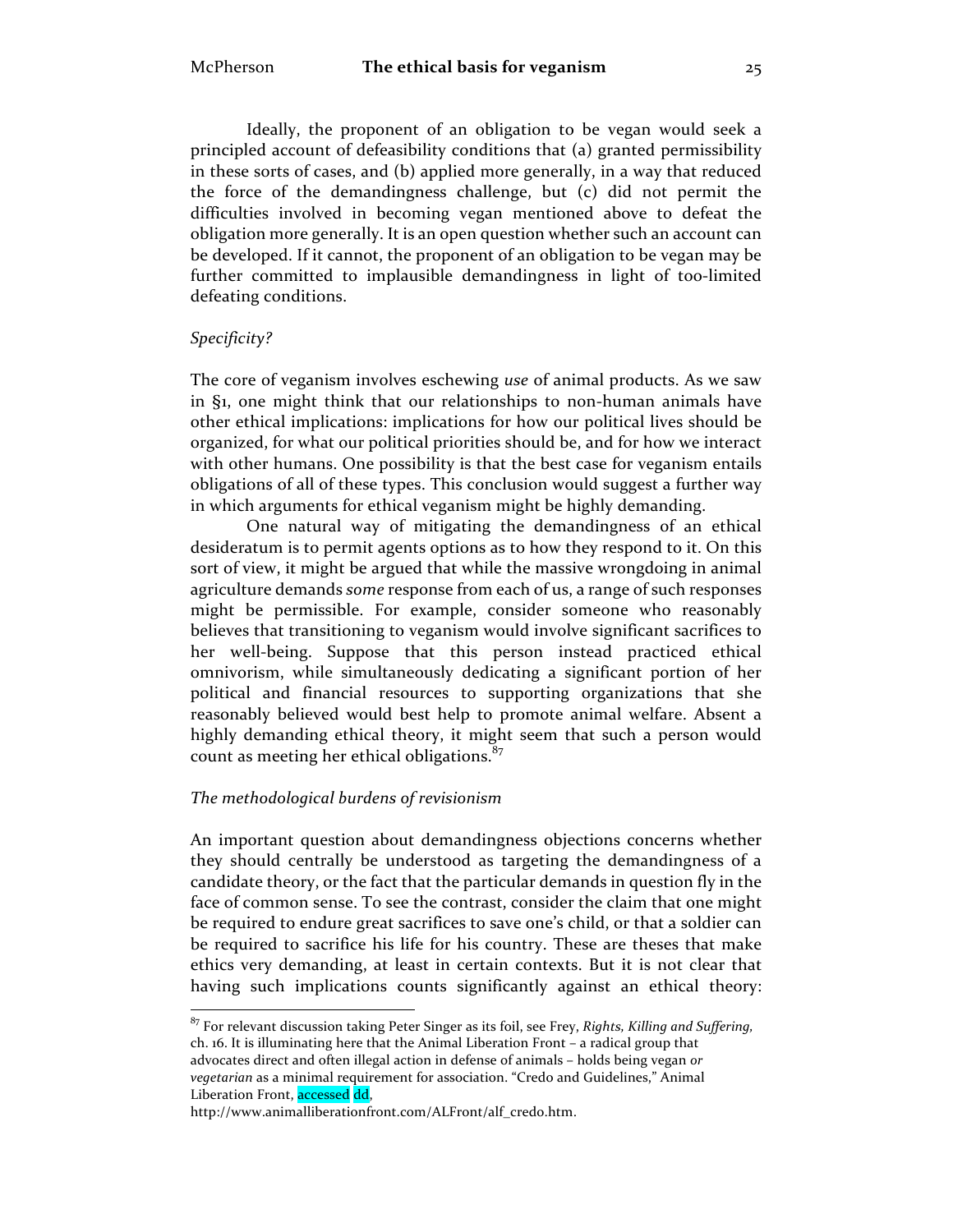intuitively, they simply show that sometimes it is hard to do the right thing. This might suggest that demandingness per se is not a problem. Rather, being demanding in certain respects might simply be one way in which an ethical theory can fly in the face of common sense. Any argument for an obligation to be vegan will arguably be a philosophical argument against common sense. Influential Moorean views in epistemology claim that such arguments are quite generally dubious.<sup>88</sup>

One might think that such skepticism is especially powerful against the sort of view sketched in §§3-4, for two reasons. First, as the discussion of this chapter illustrates, any fully-developed ethical argument for an obligation to be vegan will be quite complex. Second, the argument of §3 is methodologically naïve: it aims simply to appeal to clear intuitive judgments. But if the permissibility of eating a cheeseburger is also commonsensical, then one might think that the best such arguments can hope to show is that a certain complicated set of our intuitive judgments is inconsistent. One might wonder why, in this case, one should be confident that the permissibility of eating a cheeseburger is the judgment that should be abandoned.<sup>89</sup>

One task for the ethical vegan is to rebut such arguments. If this is not possible, one possible way to reply involves being epistemically – but not practically – concessive. For example, one might grant that it is unclear whether the best arguments for veganism *put us in a position to know* that veganism is obligatory. The epistemically concessive vegan might argue that nonetheless, the arguments are at least strong enough to entail that we ought to *suspend judgment* concerning the thesis that veganism is obligatory. And here they might advocate an ethical precautionary principle: if we cannot tell whether doing A is wrong, then we ought, other things being equal to refrain from doing A. This is a quite different way of thinking about ethical veganism: on this gloss, we can know that the lifestyle is required, not in virtue of the first-order ethical facts, but as an ethical response to reasonable ethical uncertainty.<sup>90</sup>

Another way of replying is to grant that naïve theorizing might not be enough to establish ethical veganism. Perhaps naïve arguments need to be supplemented by methodological arguments that can rebut the Moorean strategy here, and provide a principled means of explaining why the permissibility of eating a cheeseburger does not survive the putative conflict imagined above.<sup>91</sup>

# **Conclusions**

Ethical veganism can be initially motivated by compelling insights: that animals matter ethically, that our collective treatment of non-human animals

 $^{88}$  For discussion, see McPherson, "Moorean Arguments" and "Moorean Defense?"  $^{89}$  McPherson, "Case for Ethical Veganism", §3.

<sup>&</sup>lt;sup>90</sup> For contrasting assessments of the underlying precautionary idea, see on the one hand Guererro, "Don't Know, Don't Kill;" and Moller, "Abortion and Moral Risk;" and on the other, Weatherson, "Running Risks Morally."<br><sup>91</sup> McPherson, "Moorean Defense?" and "Case for Ethical Veganism".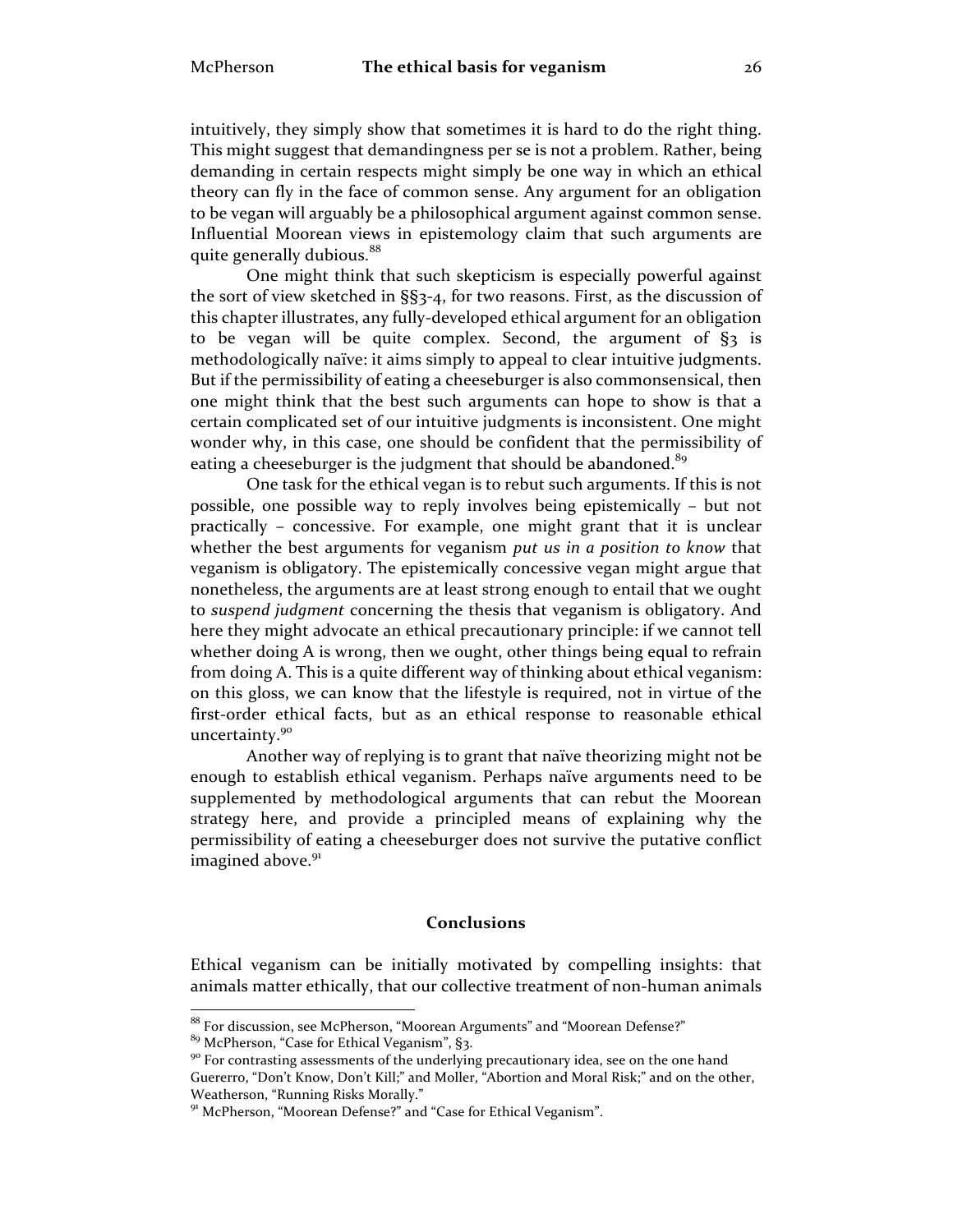is one of the great contemporary horrors, and that these facts make an ethical demand on each of us. This chapter has sought to illuminate the dialectic that arises when one attempts to develop these and other motivations into a philosophically careful argument. As I have sought to make clear, there are many possible species of ethical veganism worth investigating, there are many philosophical resources that can be levied into arguments for one or another vegan thesis, and there are many deep challenges facing these arguments. I have argued that there is a powerful core case for veganism, but that this case is in several important respects incomplete or poorly developed. I hope that this chapter will enable and encourage others to rigorously address these topics, thereby allowing us all to better understand the ethics of veganism, and – more broadly – the ethics of our relationships to non-human animals and to what we consume.<sup>92</sup>

# **Bibliography**

- Akhtar, Sahar. "Animal Pain and Welfare: Can Pain Sometimes Be Worse for Them Than for Us?" In *The Oxford Handbook of Animal Ethics,*  edited by Tom Beauchamp and R. G. Frey, 495-518. New York: Oxford University Press, 2011.
- Allen, Colin and Trestman, Michael, "Animal Consciousness." *The Stanford Encyclopedia of Philosophy* (Summer 2015 Edition), edited by Edward N. Zalta. http://plato.stanford.edu/archives/sum2015/entries/consciousnessanimal/.
- Appiah, Anthony. "Racism and Moral Pollution." *The Philosophical Forum* 18, no. 2/3 (Winter 1986/Spring 1987): 185-202.
- Baxter, William F. *People or Penguins; The Case for Optimal Pollution*. New York: Columbia University Press, 1974.
- Bentham, Jeremy, and John Bowring. *The Works of Jeremy Bentham*. Edinburgh: William Tait, 1823. Reprint, New York: Russell & Russell, 1962.

 $92$  I am indebted to the editors of this volume for wonderful feedback on a draft of this chapter. Portions of this chapter draw significantly on my previous work on this topic, including "A Case for Ethical Veganism;" "How to Argue;" "A Moorean Defense;" and "Why I am a Vegan."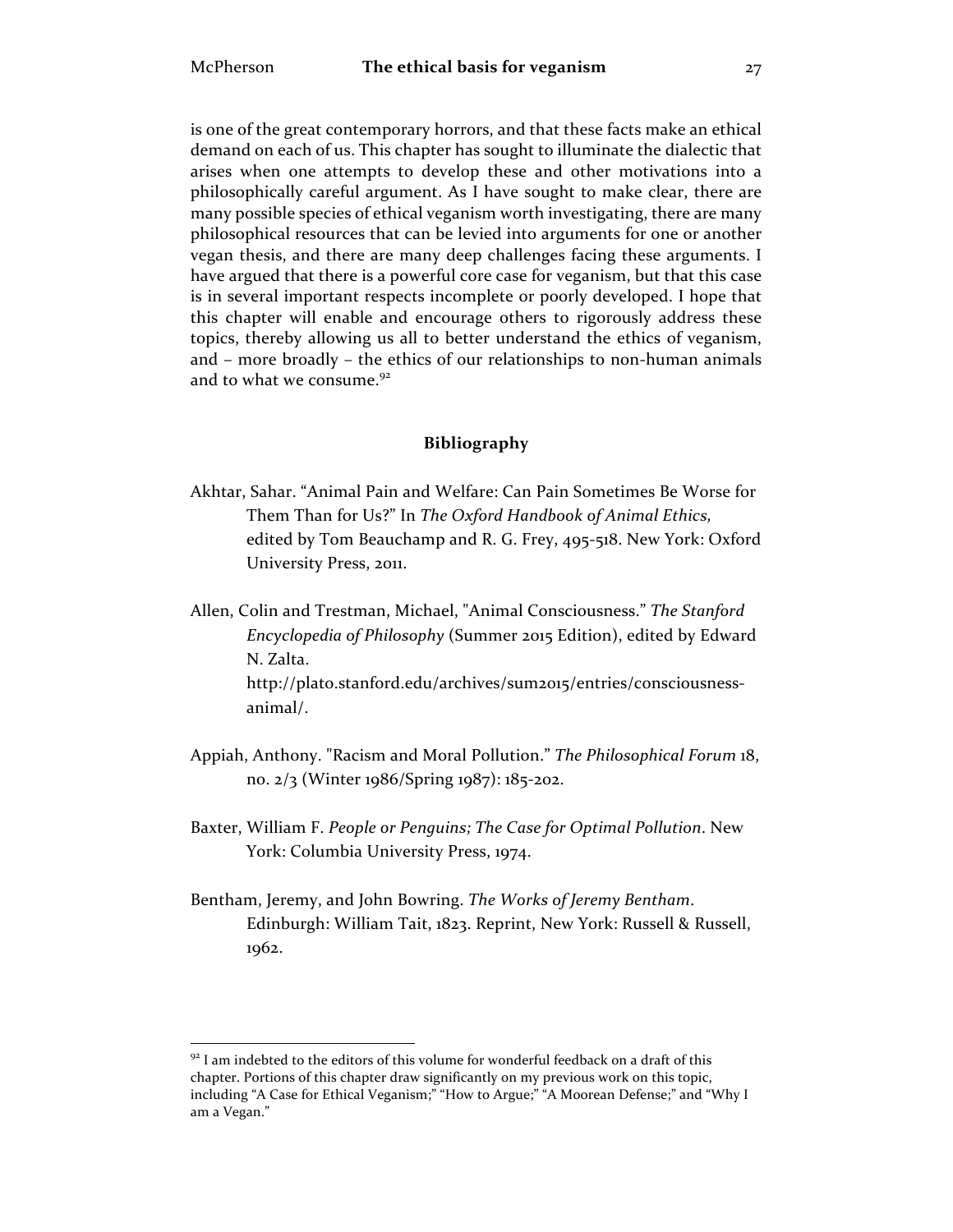- Björnsson, Gunnar (2011). "Joint Responsibility without Individual Control: Applying the Explanation Hypothesis." In *Moral Responsibility: Beyond Free Will and Determinism*, edited by Nicole Vincent, Ibo van de Poel, and Jeroen van den Hoven, 181-200. New York: Springer, 2011.
- Bruckner, *"*Strict Vegetarianism is Immoral." In *The Moral Complexities of Eating Meat*, edited by Ben Bramble and Bob Fischer, 30-47. New York: Oxford University Press, 2015.
- Budolfson, Mark. "The Inefficacy Objection to Consequentialism and the Problem with the Expected Consequences Response." *Forthcoming* in *Philosophical Studies*.
- Budolfson, Mark. "The Inefficacy Objection to Deontology: From Complicity to Degree of Essentiality in the Ethics of the Marketplace." Unpublished manuscript.
- Butt, Daniel. "On Benefiting from Injustice." *Canadian Journal of Philosophy* 37, no. 1 (2007): 129-152.
- Calhoun, Cheshire. "But What About the Animals?" In *Reason, Value and Respect: Kantian Themes from the Philosophy of Thomas E. Hill, Jr.,*  edited by Mark Timmons and Robert M. Johnson, 194-214. New York: Oxford University Press, 2015.
- Campbell, T. Colin and Thomas M. Campbell. *The China Study: The Most Comprehensive Study of Nutrition Ever Conducted and the Startling Implications for Diet, Weight Loss and Long-Term Health*. Dallas, TX: BenBella Books, 2005.
- Carruthers, Peter. "Suffering without Subjectivity". *Philosophical Studies* 121, no. 2 (2004): 99-125.
- Chartier, Gary. 2006. "On the Threshold Argument against Consumer Meat Purchases". *Journal of Social Philosophy* 37, no. 2 (2006): 233-249.
- Coetzee, J. M. *The Lives of Animals*. Princeton: Princeton University Press, 2001.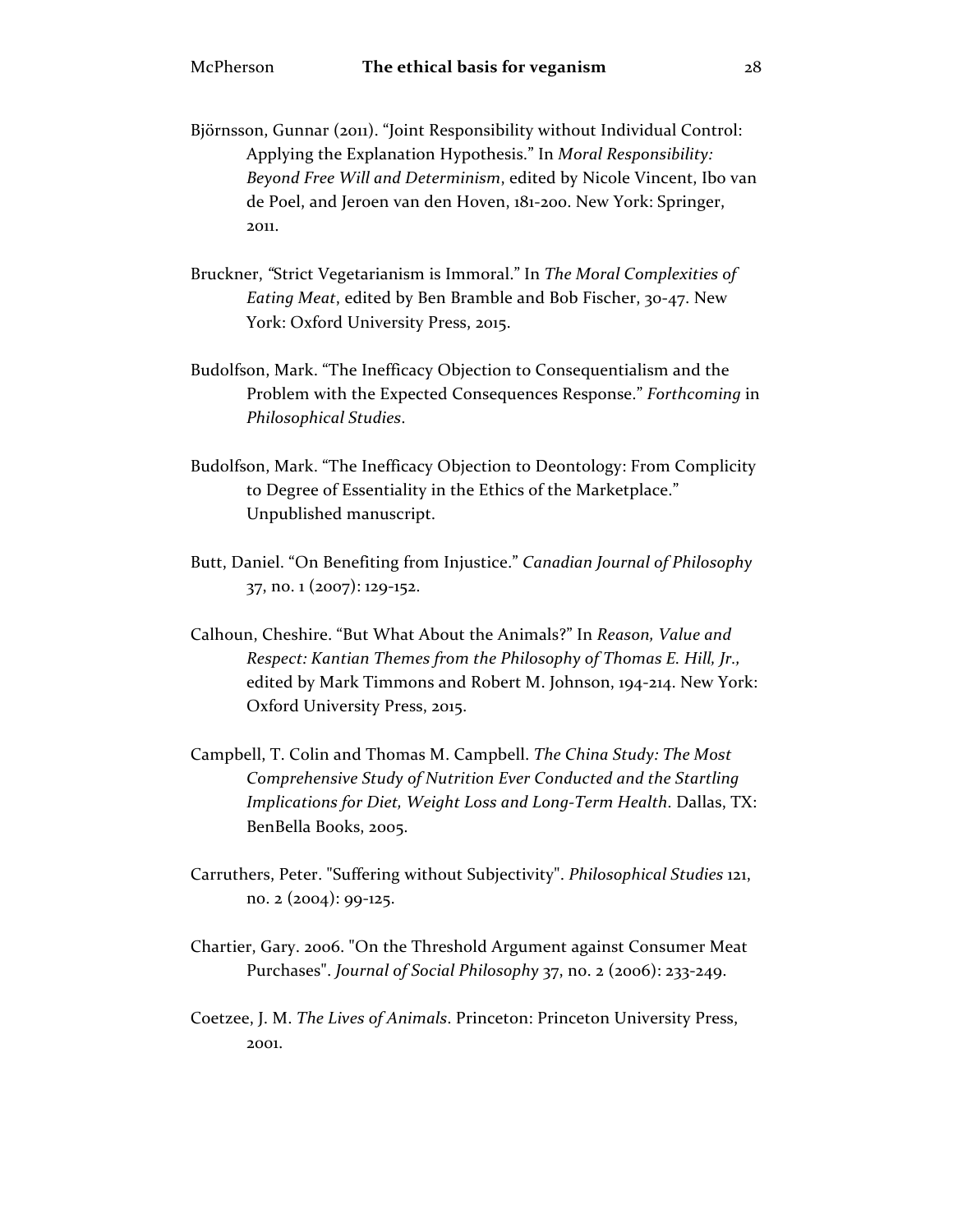- Cohen, Carl. "A Critique of the Alleged Moral Basis of Vegetarianism." In *Food for Thought: The Debate over Eating Meat*, edited by Steve F. Sapontzis, 152-167. Amherst, New York: Prometheus Books, 2004.
- Cullity, Garrett. *The Moral Demands of Affluence*. Oxford: Clarendon Press, 2004.
- Dagger, Richard. *Civic Virtues: Rights, Citizenship, and Republican Liberalism*. New York: Oxford University Press, 1997.
- DeGrazia, David. "Moral Vegetarianism from a Very Broad Basis." *Journal of Moral Philosophy* 6 (2009): 143-165.
- Dennett, D. C. *Brainchildren: Essays on Designing Minds*. Cambridge, Mass: MIT Press, 1998.
- Diamond, Cora. "Eating Meat and Eating People". *Philosophy* 53, no. 206  $(1978): 465 - 479.$
- Doggett, Tyler and Matthew Halteman. "Food Ethics and Religion." In *The Ethics of Food*, edited by Anne Barnhill, Mark Budolfson, and Tyler Doggett. New York: Oxford University Press, forthcoming.
- Donaldson, Sue and Will Kymlicka. *Zoopolis: A Political Theory of Animal Rights*. Oxford: Oxford University Press, 2011.
- Fairlie, Simon. *Meat: A Benign Extravagance*. White River Junction, VT: Chelsea Green Publishing*,* 2010.
- Feldman, Fred. "Actual Utility, The Objection from Impracticality, and the Move to Expected Utility". *Philosophical Studies* 129, no. 1 (2006): 49- 79.
- Food and Agriculture Organization of the United Nations. "The Role of Livestock in Climate Change." The website of the Food and Agriculture Organization of the United Nations. 2014. http://www.fao.org/agriculture/lead/themeso/climate/en/
- Fox, Michael Allen. "Vegetarianism and Planetary Health." *Ethics and the Environment* 5, no. 2 (2000): 163-174.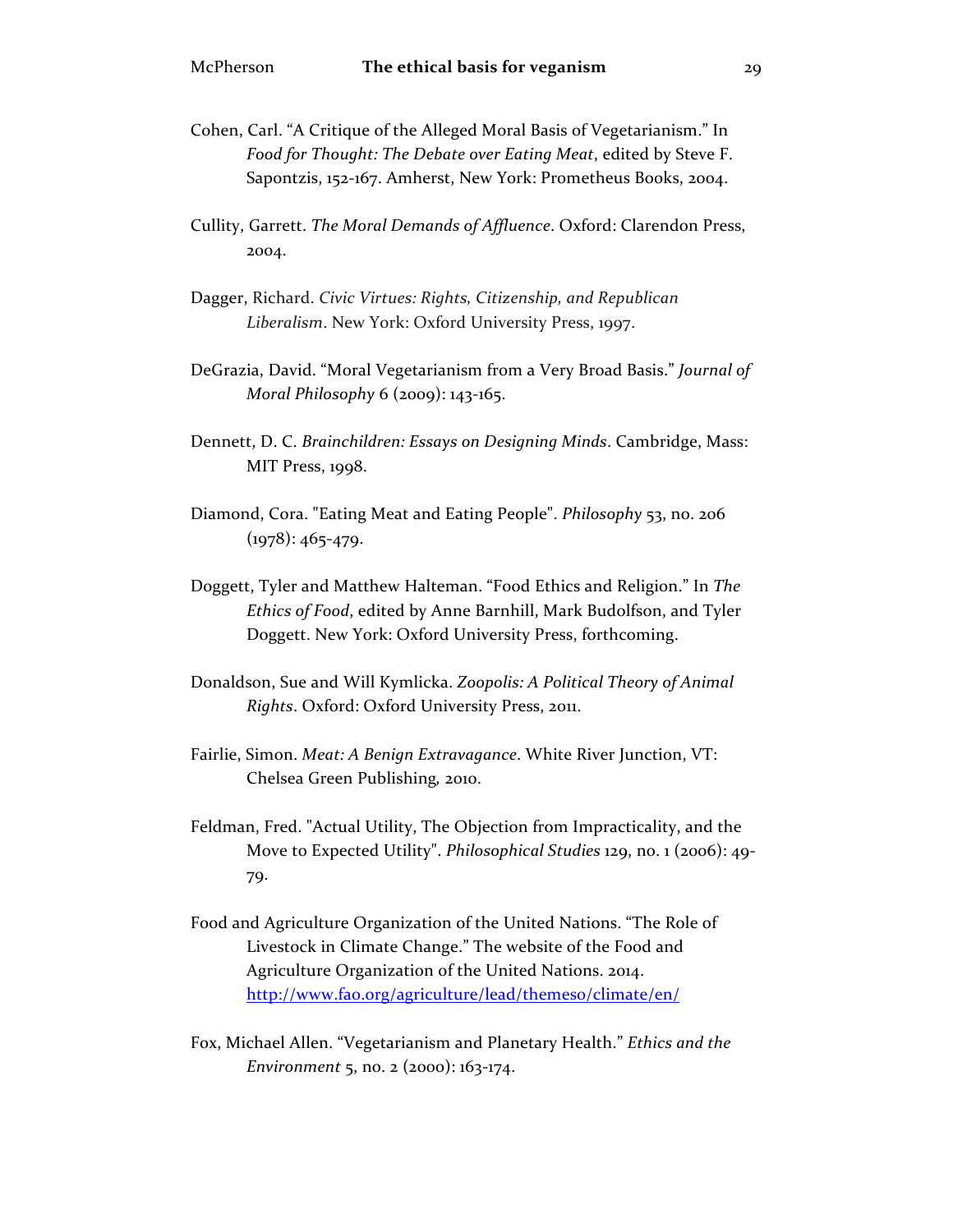- Frey, R. G. *Rights, Killing, and Suffering: Moral Vegetarianism and Applied Ethics*. Oxford: Blackwell, 1983.
- Frey, R.G. "Utilitarianism and Moral Vegetarianism Again: Protest or Effectiveness?" *Food for Thought: The Debate over Eating Meat*, 118- 123. Amherst, New York: Prometheus Books, 2004.
- Garrett, Jeremy R. "Utilitarianism, Vegetarianism, and Human Health: A Response to the Causal Impotence Objection." *Journal of Applied Philosophy* 24, no. 3 (2007): 223-237.
- Gilbert, Margaret. "Who's to Blame? Collective Moral Responsibility and Its Implications for Group Members." *Midwest Studies in Philosophy* 30  $(2006): 94-114.$
- Goodin, Robert E., and Christian Barry. "Benefiting from the Wrongdoing of Others." *Journal of Applied Philosophy* 31, no. 4 (2014): 363-376.
- Goodland, Robert and Jeff Anhang. "Livestock and Climate Change." *Worldwatch* 22, no. 6 (Nov/Dec 2009): 10-19.
- Goodman, Charles, "Ethics in Indian and Tibetan Buddhism." *The Stanford Encyclopedia of Philosophy (Fall 2014 edition), edited by Edward N.*  Zalta. http://plato.stanford.edu/archives/fall2014/entries/ethicsindian-buddhism/.
- Gruen, Lori, and Robert C. Jones. "Veganism as an Aspiration." In *Moral Complexities of Eating Meat*, edited by Ben Bramble and Robert Fischer, pp. 153-171. Oxford: Oxford University Press, 2015.
- Guerrero, Alex. "Don't Know, Don't Kill: Moral Ignorance, Culpability, and Caution." *Philosophical Studies* 136 (2007): 59-97.
- Halteman, Matthew C. 2008. *Compassionate Eating as Care of Creation*. Washington, DC: Humane Society of the United States Faith Outreach, 2008.
- Harman, Elizabeth. "Eating Meat as a Morally Permissible Moral Mistake." In *Philosophy Comes to Dinner*, edited by Andrew Chignell, Terence Cuneo, and Matthew Halteman, 215-231. New York: Routledge, 2016.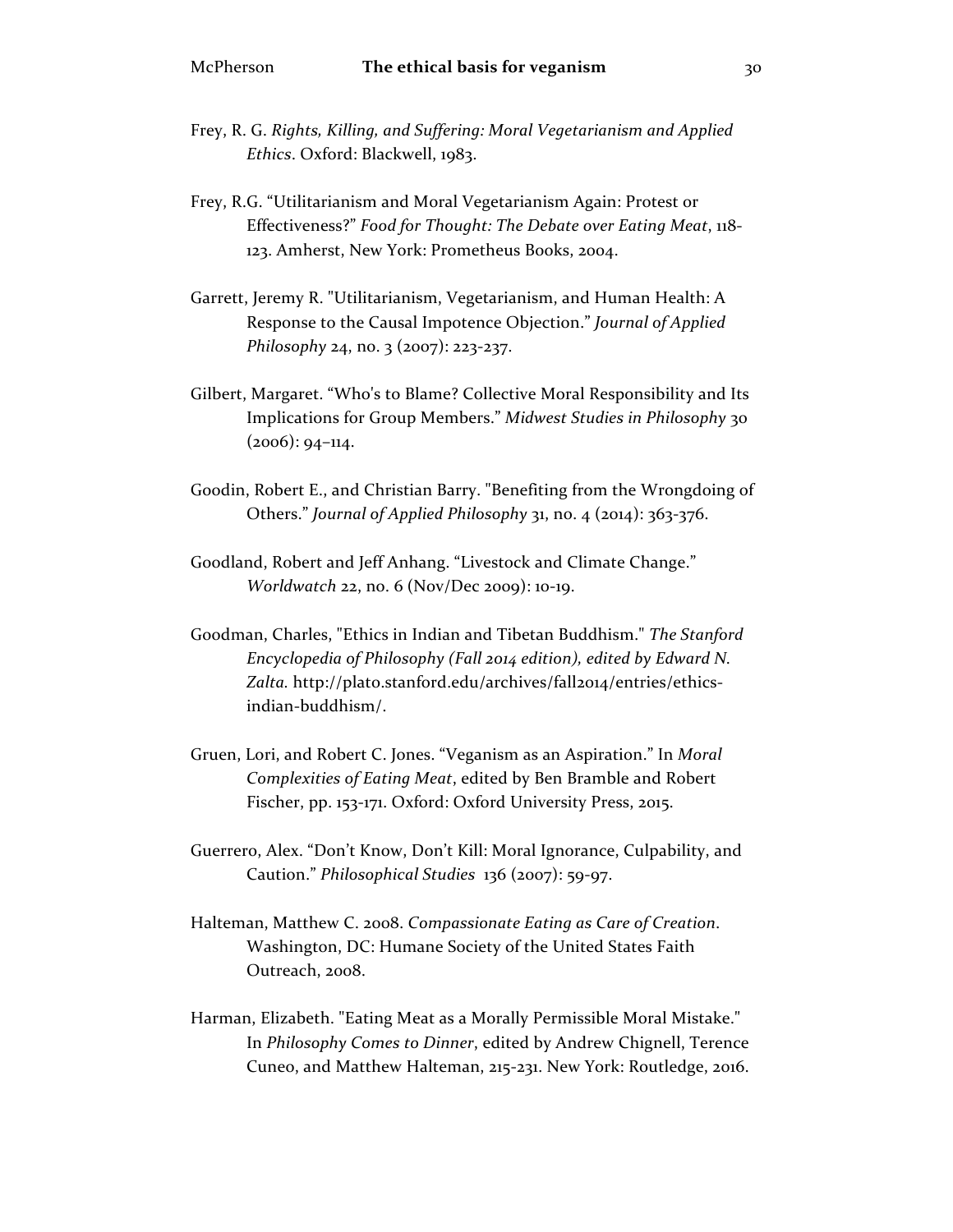- Harman, Elizabeth. "The Moral Significance of Animal Pain and Animal Death." In *The Oxford Handbook of Animal Ethics,* edited by Tom Beauchamp and R. G. Frey, 726-737. New York: Oxford University Press, 2011.
- Harvey, Peter. *An Introduction to Buddhist Ethics: Foundations, Values, and Issues*. Cambridge, UK: Cambridge University Press, 2000.
- Held, Virginia. "Can a Random Collection of Individuals be Responsible?" *Journal of Philosophy* 67 (1970): 471–481.
- Hursthouse, Rosalind. "Applying Virtue Ethics to Our Treatment of Other Animals." In *The Practice of Virtue*, edited by Jennifer Welchman, 135-154. Indianapolis, IN: Hackett, 2006.
- Jaworska, Agnieszka and Julie Tannenbaum. "The Grounds of Moral Status." *The Stanford Encyclopedia of Philosophy* (Summer 2013 Edition)*, edited by Edward N. Zalta.*  http://plato.stanford.edu/archives/sum2013/entries/grounds-moralstatus/.
- Kagan, Shelly. "Do I Make a Difference?" *Philosophy and Public Affairs* 39, no. 2 (2011): 105-141.
- Kagan, Shelly. *Normative Ethics*. Boulder, CO: Westview Press, 1998.
- Klosko, George. *The Principle of Fairness and Political Obligation*. Lanham, MD: Rowman & Littlefield, 2004.
- Korsgaard, Christine. "Fellow Creatures: Kantian Ethics and Our Duties to Animals." *Tanner Lectures on Human Values*, edited by G. B. Peterson (University of Utah Press, 2004), 24: 77-110.
- Lance, Mark and Margaret Little. "Where the Laws Are." In *Oxford Studies in Metaethics*, edited by Russ Shafer-Landau (New York: Oxford University Press, 2007), 2: 149-171.
- Lepora, Chiara, and Robert E. Goodin. *On Complicity and Compromise*. Oxford: Oxford University Press, 2013.

Linzey, Andrew. *Animal Theology*. Chicago: University of Illinois Press, 1994.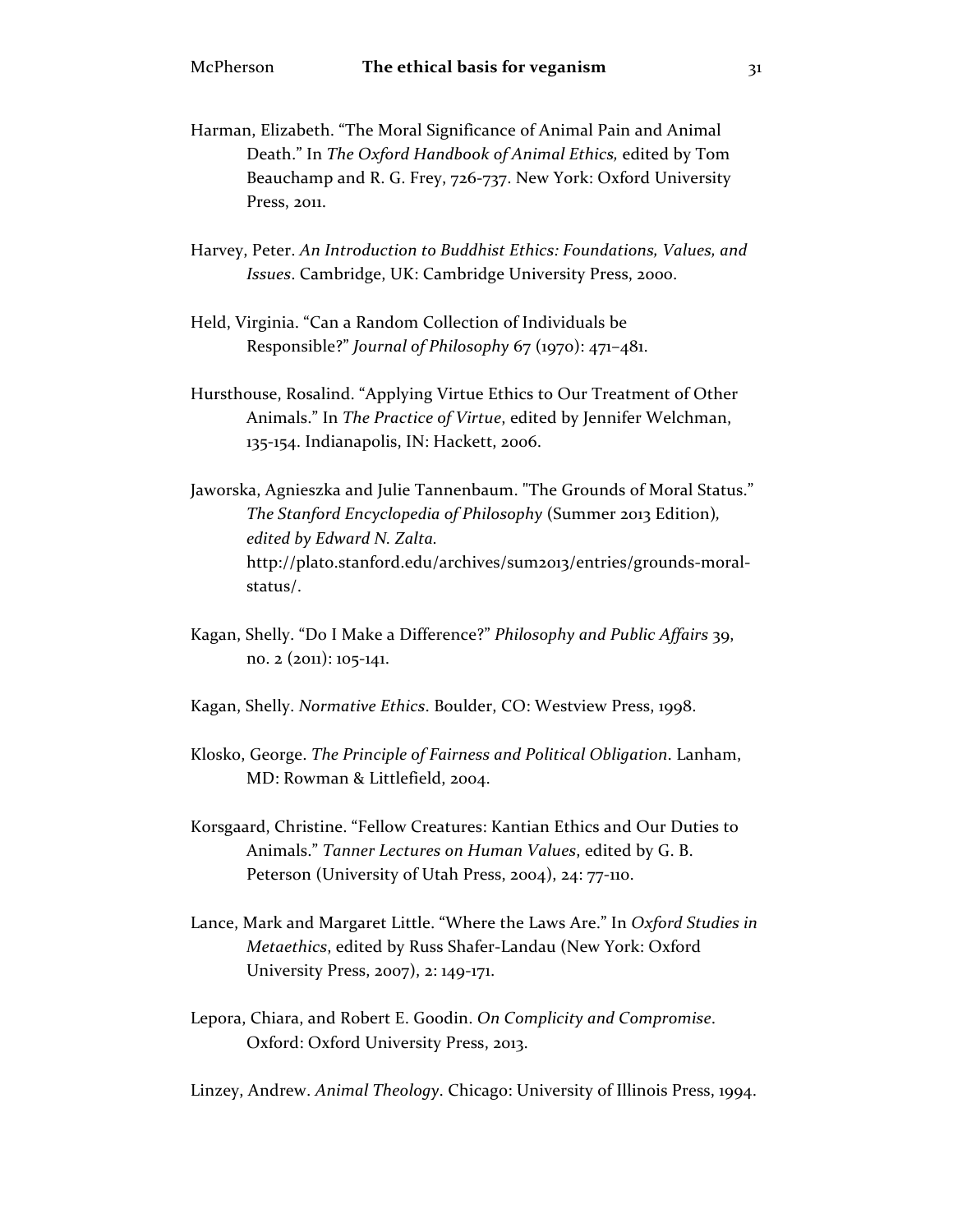- Lippert-Rasmussen, Kaspar. "Two Puzzles for Deontologists." *Journal of Ethics* 5, no. 4 (2001): 385-410.
- Marquis, Don. "Why Abortion is Immoral." *Journal of Philosophy* 86, no. 4 (April 1989): 183-202.
- Mason, Jim and Peter Singer. *Animal Factories*. 2<sup>nd</sup> edition. New York: Three Rivers Press: 1990.
- Matheny, Gaverick. "Expected Utility, Contributory Causation, and Vegetarianism". *Journal of Applied Philosophy* 19, no. 3 (2002): 293- 297.
- McGary, Howard. "Morality and Collective Liability." *Journal of Value Inquiry* 20 (1986): 157–165.
- McKeever, Sean D. and Michael Ridge. *Principled Ethics: Generalism as a Regulative Ideal*. Oxford: Clarendon Press, 2006.
- McMahan, Jeff. "Eating Animals the Nice Way." *Daedalus* 137, no. 1 (Winter 2008): 66-76.
- McPherson, Tristram. "A Case for Ethical Veganism." *Journal of Moral Philosophy* 11, no. 6 (2014): 677-703.
- McPherson, Tristram. "How to Argue for (and against) Ethical Veganism" In *The Ethics of Food*, edited by Anne Barnhill, Tyler Doggett, and Mark Budolfson. New York: Oxford University Press, forthcoming.
- McPherson, Tristram. "Moorean Arguments and Moral Revisionism". *Journal of Ethics and Social Philosophy* 1, no. 24 (2009): 1-24.
- McPherson, Tristram. "A Moorean Defense of the Omnivore?" In *The Moral Complexities of Eating Meat*, edited by Ben Bramble and Bob Fischer, 118-134. New York: Oxford University Press, 2015.
- McPherson, Tristram. "Why I am a Vegan (and You Should be One Too)." In *Philosophy Comes to Dinner*, edited by Andrew Chignell, Terence Cuneo, and Matthew Halteman, 73-91. New York: Routledge, 2016.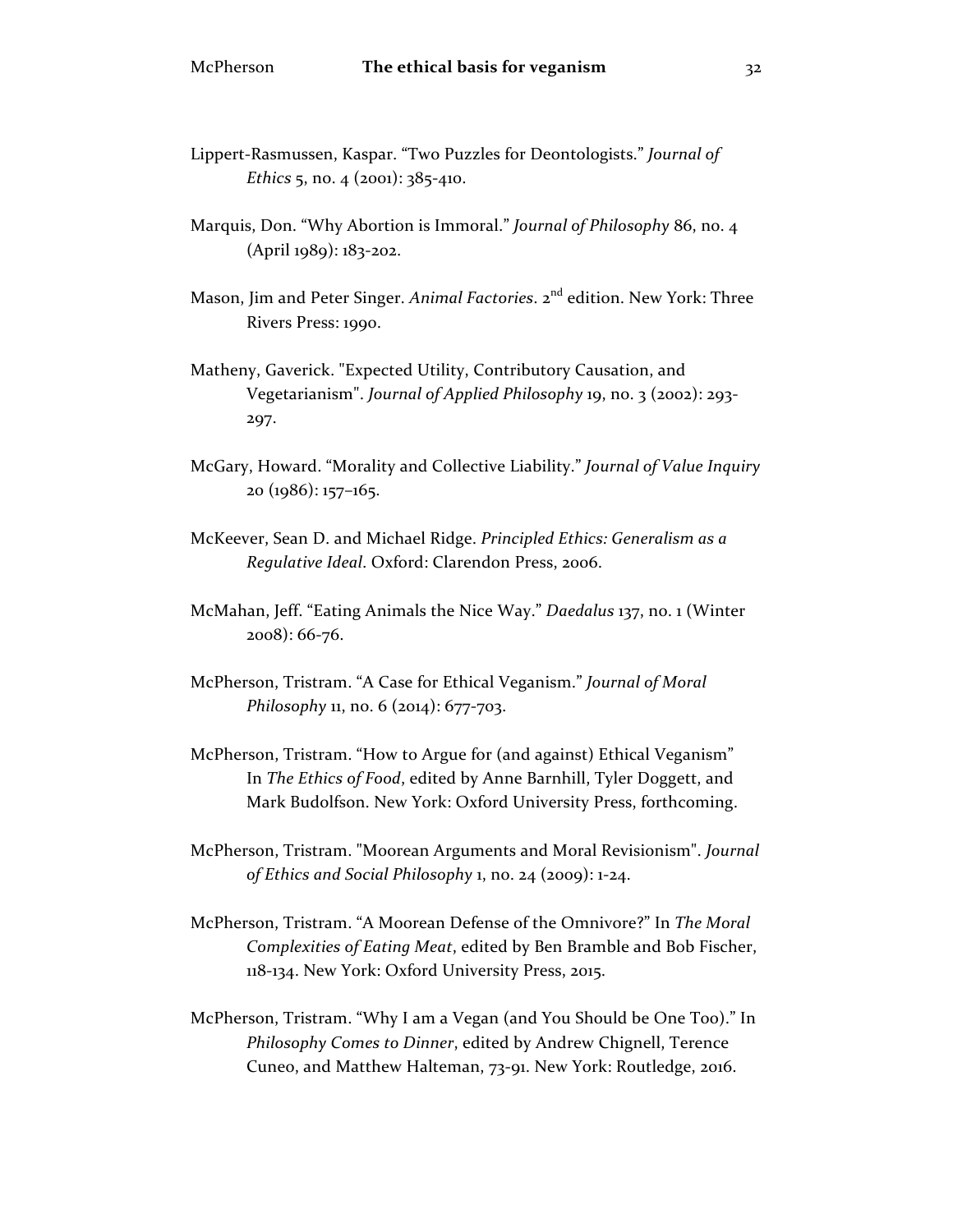- Michaelson, Eliot "The Accommodator's Dilemma." *The Discerning Brute* (blog)*.* Posted May 29th 2013. *http://www.thediscerningbrute.com/2013/05/29/the-accommodatorsdilemma/*
- Moller, D. "Abortion and Moral Risk." *Philosophy* 86, no. 3 (2011): 425-443.
- Nagel, Thomas. "Death." In *Mortal Questions*, 1-10. Cambridge: Cambridge University Press, 1979.
- Norcross, Alasdair. "Puppies, Pigs, and People: Eating Meat and Marginal Cases." *Philosophical Perspectives* 18, no. 1 (2004): 229-245.
- Norcross, Alasdair. "The Significance of Death for Animals." In *The Oxford Handbook of Philosophy of Death*, 465-474. New York: Oxford University Press, 2002.

Nozick, Robert. *Anarchy, State, and Utopia*. Oxford: Blackwell, 1974.

Nussbaum, Martha. *Frontiers of Justice*. Cambridge, MA: Belknap, 2006.

- Olson, Eric T. "Personal Identity." *The Stanford Encyclopedia of Philosophy*  (Fall 2015 Edition), edited by Edward N. Zalta. http://plato.stanford.edu/archives/fall2015/entries/identitypersonal/.
- Parfit, Derek. *Reasons and Persons*. Oxford: Clarendon Press, 1984.
- Pasternak, Avia. 2014. "Voluntary Benefits from Wrongdoing." *Journal of Applied Philosophy* 31, no. 4 (2014): 377-391.
- Pinkert, Felix. "What We Together Can (Be Required to) Do". *Midwest Studies in Philosophy* 38, no. 1 (2014): 187-202.
- Pluhar, Evelyn. "Who Can Be Morally Obligated to Be a Vegetarian?" *Journal of Agricultural and Environmental Ethics* 5, no. 2 (1992): 189-215.
- Plunkett, David. "Justice, Non-Human Animals, and the Methodology of Political Philosophy." *Jurisprudence*, forthcoming.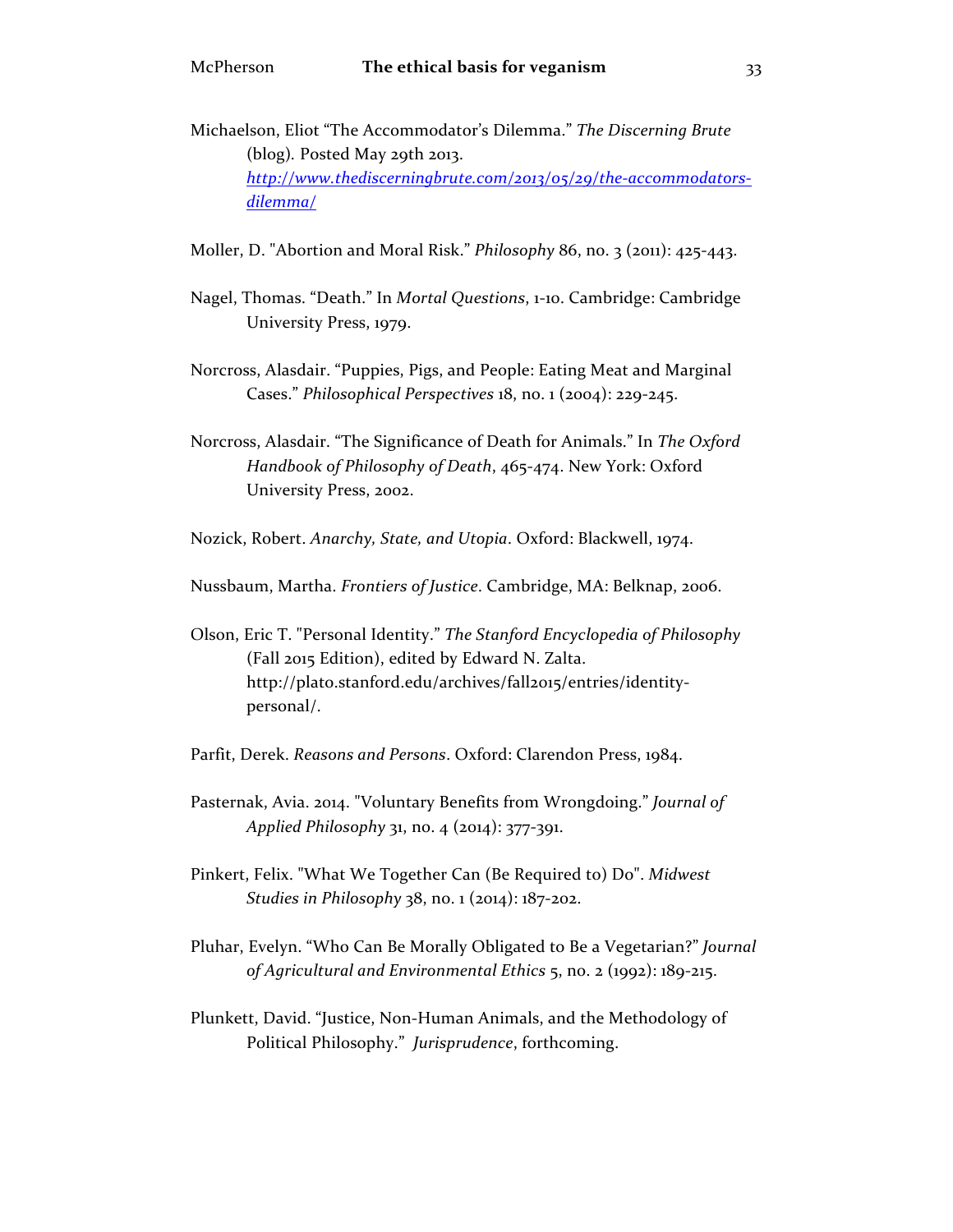- Pogge, Thomas W. "Severe Poverty as a Human Rights Violation." In *Freedom from Poverty As a Human Right: Who Owes What to the Very Poor?*, edited by Thomas Pogge, 11-53. New York: Oxford University Press, 2007.
- Pollan, Michael. *The Omnivore's Dilemma: A Natural History of Four Meals*. New York: Penguin, 2006.
- Rachels, James. "The Moral Argument for Vegetarianism." In *Can Ethics Provide Answers? And Other Essays in Moral Philosophy*, 99-107. Lanham, MD: Rowman and Littlefield, 1997.
- Rachels, James. "Active and Passive Euthanasia". *New England Journal of Medicine* 292, no. 2 (1975): 78-80.
- Rachels, Stuart. "Vegetarianism." In *The Oxford Handbook of Animal Ethics*, edited by Tom Beauchamp and R. G. Frey, 877-905. New York: Oxford University Press, 2011.
- Rawls, John. *A Theory of Justice*. Cambridge, MA: Belknap, 1999.
- Regan, Tom. *The Case for Animal Rights.* 2nd ed. Berkeley: University of California Press, 2004.
- Robinson, Luke. "Moral Holism, Moral Generalism, and Moral Dispositionalism." *Mind* 115, no. 458 (2006): 331-360.
- Rowlands, Mark. *Animals Like Us*. New York: Verso, 2002.
- Schweikard, David P. and Hans Bernhard Schmid. "Collective Intentionality." *The Stanford Encyclopedia of Philosophy* (Summer 2013 Edition), edited by Edward N. Zalta. http://plato.stanford.edu/archives/sum2013/entries/collectiveintentionality/.
- Schwitzgebel, Eric and Joshua Rust. "The Moral Behavior of Ethics Professors: Relationships among Self-Reported Behavior, Expressed Normative Attitude, and Directly Observed Behavior." *Philosophical Psychology* 27, no. 3 (2014): 293-327.

Singer, Peter. *Animal Liberation*. New York: Avon, 1977.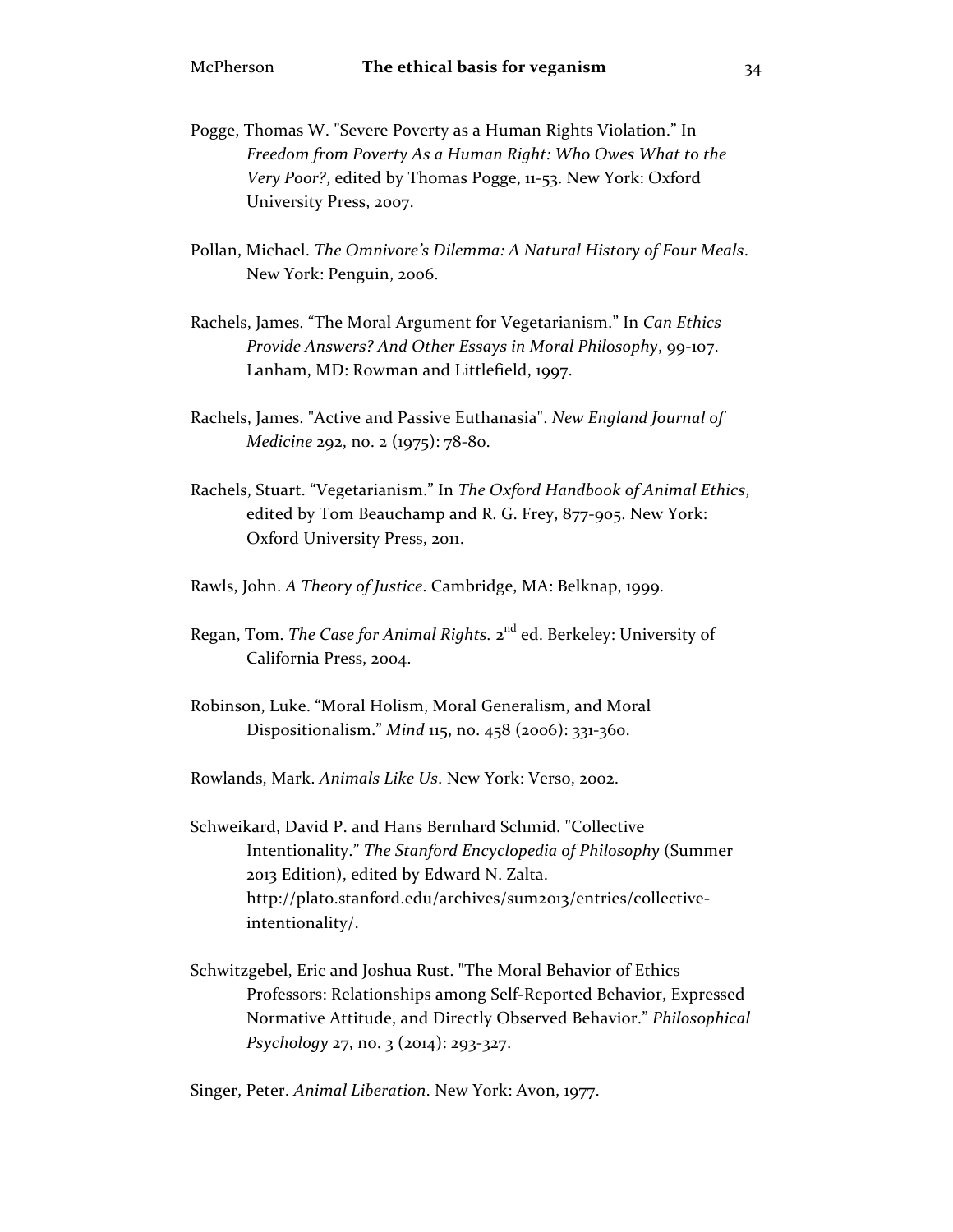- Singer, Peter. "Famine, Affluence, and Morality." *Philosophy & Public Affairs* 1, no. 3 (1972): 229-243.
- Singer, Peter. "Utilitarianism and Vegetarianism." *Philosophy and Public Affairs* 9, no. 4 (1980): 325-337.
- Singer, Peter, and Jim Mason. 2006. *The Way We Eat: Why Our Food Choices Matter*. Emmaus, PA: Rodale, 2006.
- Smiley, Marion. "Collective Responsibility." *The Stanford Encyclopedia of Philosophy (*Fall 2011 Edition), edited by Edward N. Zalta. http://plato.stanford.edu/archives/fall2011/entries/collectiveresponsibility/.
- Smith, M. B. E. "Is There a Prima Facie Obligation to Obey the Law?" *Yale Law Journal* 82, no. 5 (April 1973): 950–76. Reprinted in *The Duty to Obey the Law,* edited by W. A. Edmundson. Lanham, MD: Rowman and Littlefield, 1999.
- Talbert, Matthew. "Contractualism and Our Duties to Nonhuman Animals." *Environmental Ethics* 28 (Summer 2006): 202-215.
- Thomson, Judith Jarvis. "Preferential Hiring." *Philosophy and Public Affairs* 2, no. 4 (1973): 364-384.
- Thomson, Judith Jarvis. "The Trolley Problem". *The Yale Law Journal* 94, no.  $6$  (1985): 1395-1415.
- Tooley, Michael. "Abortion and Infanticide." *Philosophy and Public Affairs* 2, no. 1 (1972): 37-65.
- Väyrynen, Pekka. "A Theory of Hedged Moral Principles." In *Oxford Studies in Metaethics*, edited by Russ Shafer-Landau (New York: Oxford University Press, 2009), 4: 91-132.
- Walker, Polly, Pamela Rubart-Berg, Shawn McKenzie, Kristin Kelling, and Robert S. Lawrence. "Public Health Implications of Meat Production and Consumption." *Public Health Nutrition* 8, no. 4 (2005): 348-56.